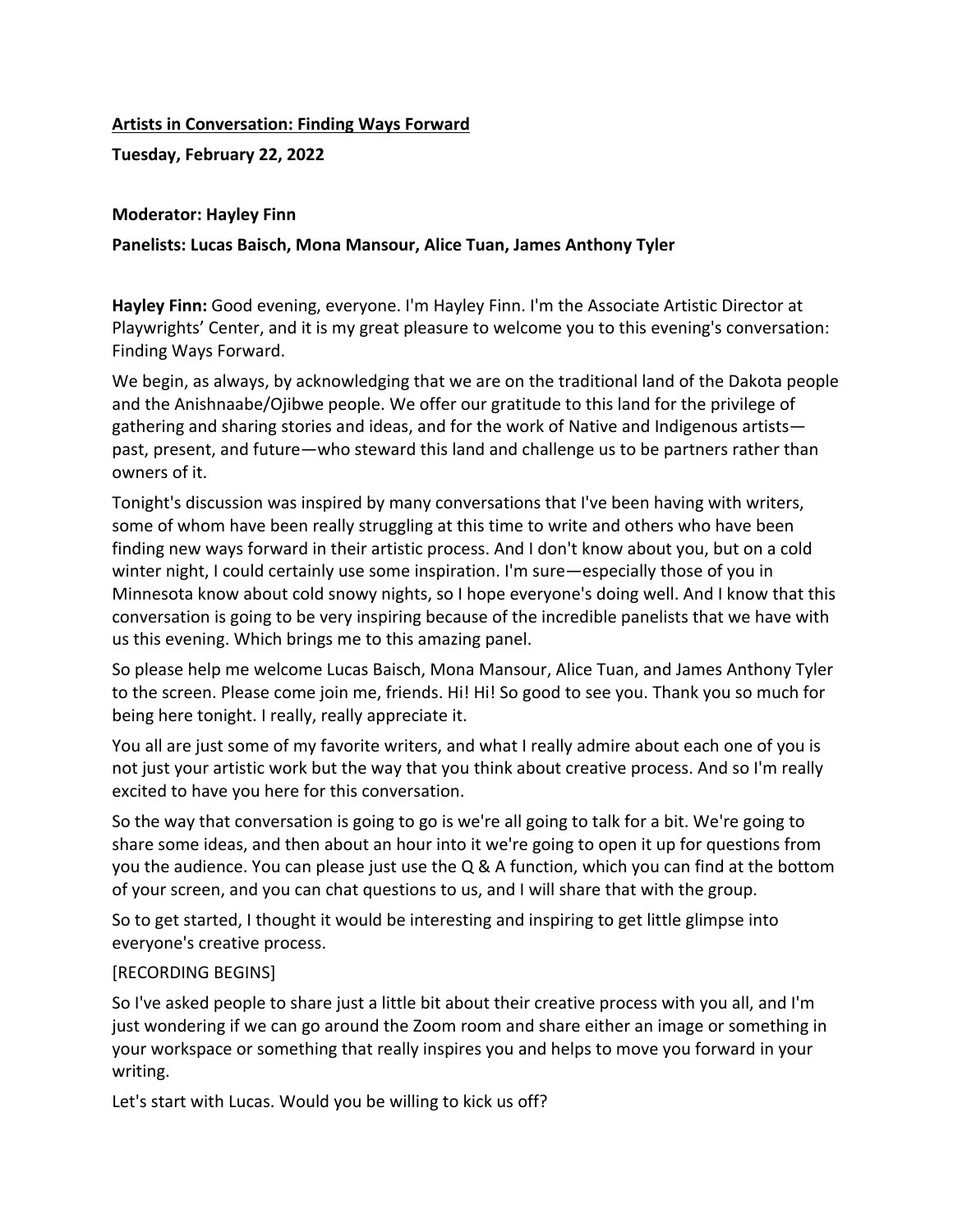**Lucas Baisch:** Yeah, I can go first, for sure. Thanks for having us. I appreciate it.

So in thinking about what to share, you know, there's kind of two things I can do. I can show something that's in an actual written, word processor document, and I can give you a little preview into my physical space.

So the first thing I'll do is I'll share my screen.

# (*Lucas shares a document*)

So this document is an example of something I do with every play I start working on, even before I finish a draft of the play. I find it super helpful to—as early on as possible—just like begin to implicate other people in your process and imagine that you will share your work with someone else. Otherwise I find I won't ever make the thing. So this document is really just a compiling of like every piece of creative media, intellectual media that I'm engaging with that feels like it's pulling around toward one play project, with the intention that I eventually show it to a collaborator. So this would eventually be passed along to a director, or a dramaturg. More often than not, designers, I find, are the people who respond to this most.

But yeah, like this is for a play I wrote called *404 Not Found*, and as you can see, it's just a listing of the music I'm listening to, the books I'm reading, the plays I'm reading the articles, theory, essays I'm engaging with. Theater—I'm really moved by theater—that's charging the work. Movies, television. Yeah. And then I have a couple of links from a specific workshop here.

So this is something I start to do with all of my plays. I've been doing this since I've started writing plays.

And then the other thing I can do—the funny thing about being on Zoom is that it will immediately dissolve a wall of formality—is this kind of intimate reach into my personal space. So I'm gonna pick up my computer, and apologies if my Internet is a little crappy this evening

# (*Lucas shows the room he is in*)

I'm sitting right now in my apartment in Minneapolis, and if I turn around, you kind of get to look at like my hectic sprawl, the swarm of paper and mementos. If I move over here, you can see on the wall. I probably have like a much more— Like, it doesn't look this way, but it looks a lot more organized to me than that mess. But like this is a play. This is a play I'm working on. I'm building a timeline. I'm posting images that have to do with the play. There's essays that I'm reading. They're like tenets. This is like a collaborative document from Kirk Lynn from the Rude Mechs that I like to read.

Whereas, like, over here I have a giant whiteboard that I've carried around across the country with me as I've moved from several different spaces. That really has like more to-do lists and how I'm like trying to think of time. I have to break my work time. And then this is the thing that's probably the most impactful, my corkboard, because the things that exist here are a little more sentimental. It's more letters from family, notes, old show posters, something I keep right in front of me, which I think everyone should do.

I don't remember who taught me this practice, but I have this list—and it says, "Remember to cite your creative and intellectual legacy,"—where I just write down all of the writers and artists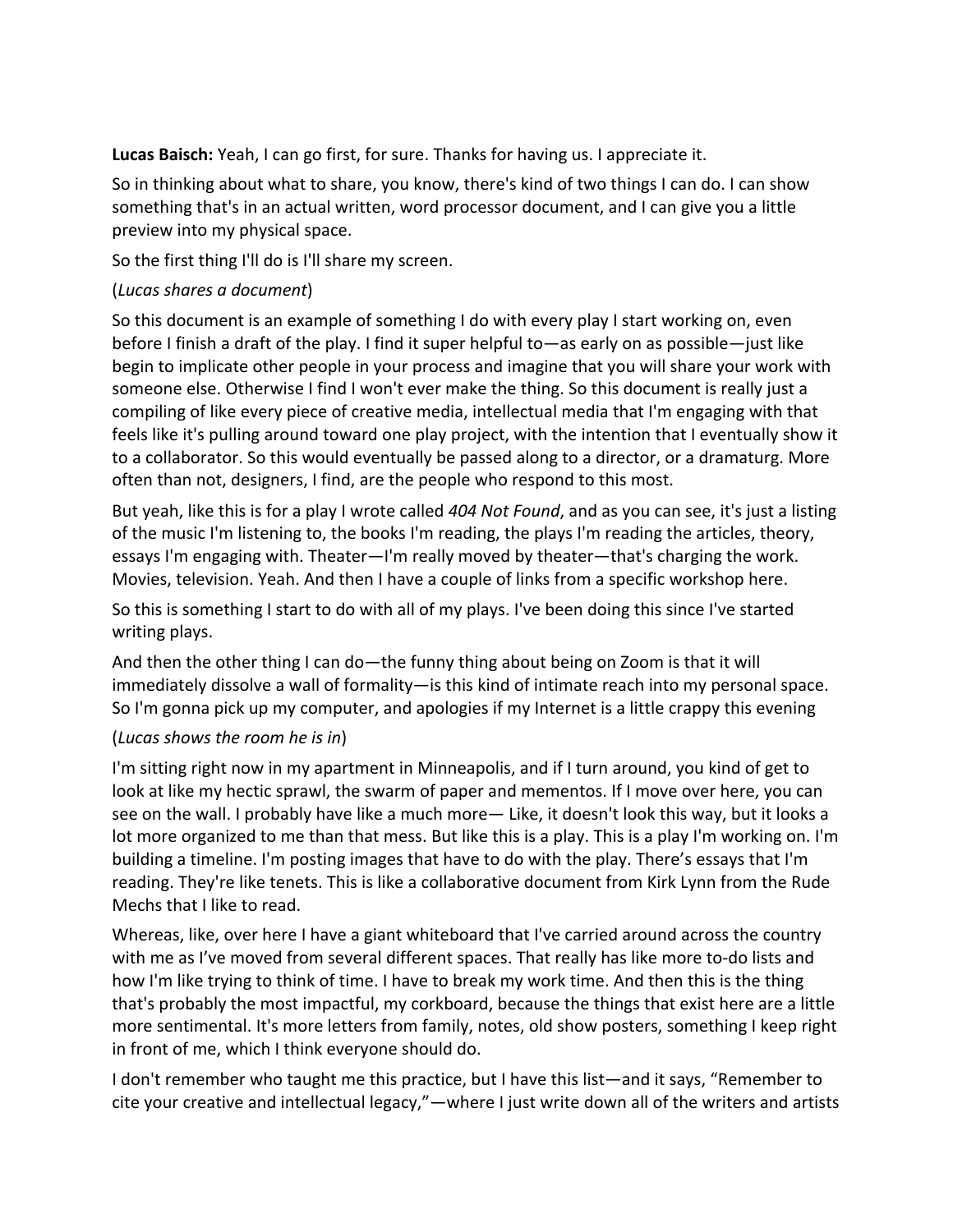who I feel like have built the foundation for my making. And that's really harrowing to look at sometimes where you're like, "What am I doing in this midst of a pandemic?" But knowing that those people kind of charge through their own moments of desperation is also really helpful. Yeah, I think that's what you've got is that good

Hayley, is that what you want?

**Hayley:** It was amazing. That was amazing. I feel like I just took a little glimpse into your brain, and I'm feeling inspired. I feel like I need to get some more whiteboards and corkboards for my space.

**Lucas:** Walls are really good, yeah.

**Hayley:** I'm gonna pass it over to Mona. Would you share something about your process, and where you're at?

**Mona Mansour:** Sure. Hi, everybody. I'm actually not at my own home right now. So me sharing this room is not going to illuminate anything except the room of a 20-year-old young man who's away at college.

But I have an image that I wanted to show, and I have a poem that I would like to read. Partly because the truth is, I don't know what inspires me right now. It's been really hard. I've been like, "good question." Yeah, I feel like I'm missing places like the Playwrights' Center, like The Lark, like New Dramatists. I live in New York, and I think— I know we'll get to this later, but the thing that gets me going often is just feeling the pressure of knowing I've made a commitment to other people to share something. Literally.

So I loved what you just showed, Lucas. And I will show you guys just a couple things here. Let's see, share screen. Here we go.

(*Mona shows an image of a man sitting in a chair in the aftermath of an explosion*)

So this is just an image, but it's— So I'm half-Lebanese. I don't think there's been a time in my life that it hasn't been like shaky going there, and one thing or another kind of thing. But the explosion that happened in 2020 was sort of beyond.

Sorry. It's very windy where I am. I have to close the window, you guys. This is live theater. Hold on one moment. Okay.

So what I like about that image, which is pretty horrific, is just the stories that that image tells me. So if people don't know this, there was a— No one really knows why, but there was this massive explosion in a port of Beirut in the midst of the pandemic. Which we're still in. But in 2020, Lebanon, prior to that, had been doing okay in regard to lockdown. And then this was just like, it just threw the whole country into more of a shitshow.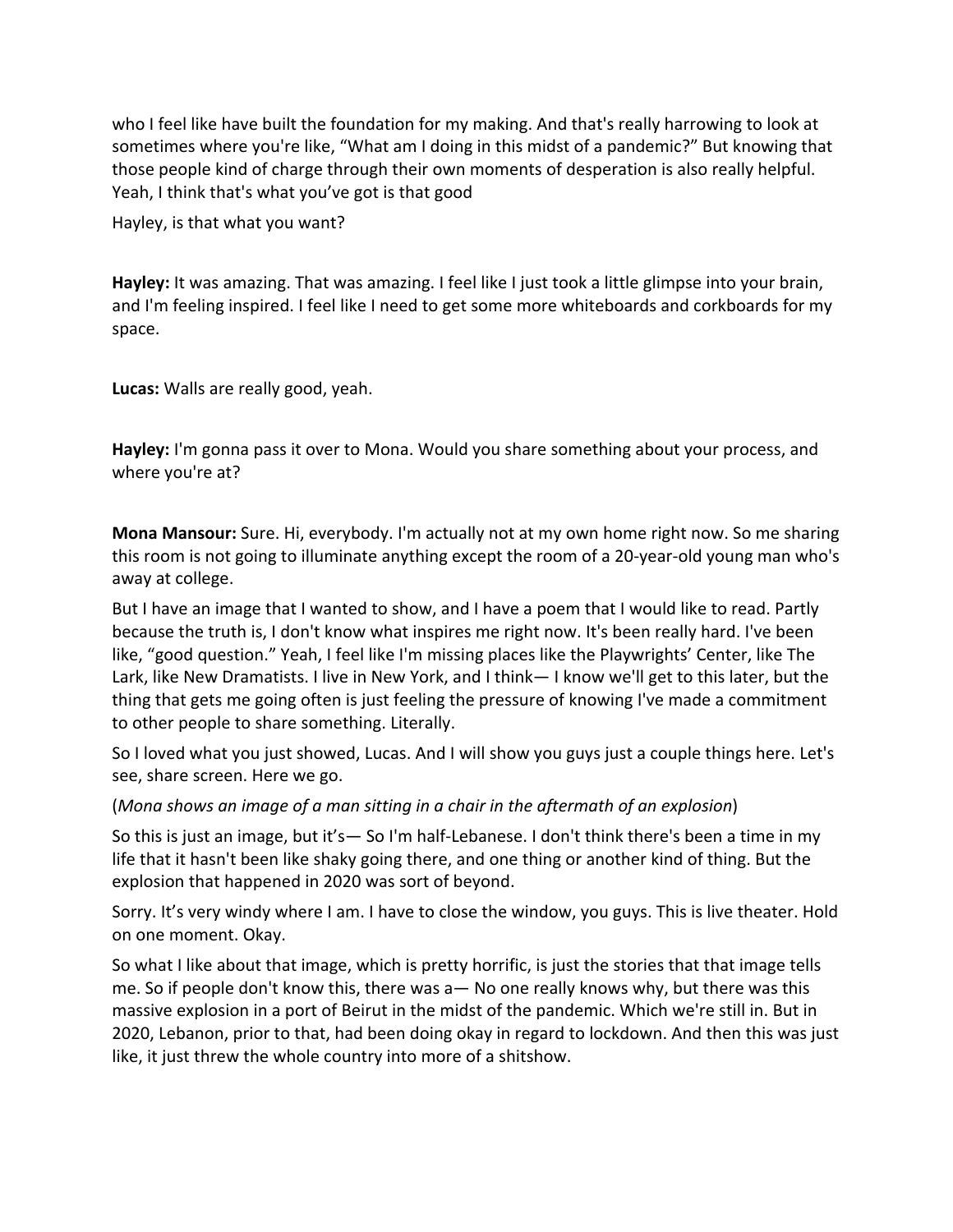But as a writer, what I look at is just like this man. There's so much in the way that he's seated, that he's even like using the arm of this chair, which I find interesting. The fact that he's sitting in the chair is interesting, that all around him are all these things. And just this sort of— I don't even know if words can describe it. But I suppose there's something in that image that for me is maybe some kind of a weird cellular form of the kind of writing I often try to do, which is people in these sort of fucked up situations. And then they're just managing somehow, or there's like the juxtaposition of something that might be traumatic or insane next to this thing that's sort of very banal.

So there's something in that image. And I save a lot of those on my desktop and just, you know, browse through them every so often.

The other thing I want to share is— Share a screen. So I had a show that was about to go up in 2020, and we had three technical rehearsals under our belt. Then everything stopped, and I'm sure everybody here experienced something like that. But there was so much grief, there was so much— All the things I could say that you guys already know. I could almost not handle like reading even a play or practically an essay. And so, poetry. I was like, "I can read a poem."

And the other piece of it is that my cast of this play, who have been in and around this particular trilogy—and some of them have been involved with it for 10 years—we just got together and we would read poems. And they're just a really beautiful group of people.

And so, like that photo, there's ways in which this poem speaks to me about how I want my writing to feel. So I'll just read it. I can't say that it's uplifting, but it's very beautiful. I hope you guys will indulge me. It's called "My Mother's Body," by Marie Howe.

*Bless my mother's body, the first song of her beating heart and her breathing, her voice, which I could dimly hear,*

*grew louder. From inside her body I heard almost every word she said. Within that girl I drove to the store and back, her feet pressing*

*the pedals of the blue car, her voice, first gate to the cold sunny mornings, rain, moonlight, snow fall, dogs . . .*

*Her kidneys failed, the womb where I once lived is gone. Her young astonished body pushed me down that long corridor,*

*and my body hurt her, I know that—24 years old. I'm old enough to be that girl's mother, to smooth her hair, to look into her exultant frightened eyes,*

*her bedsheets stained with chocolate, her heart in constant failure. It's a girl, someone must have said. She must have kissed me*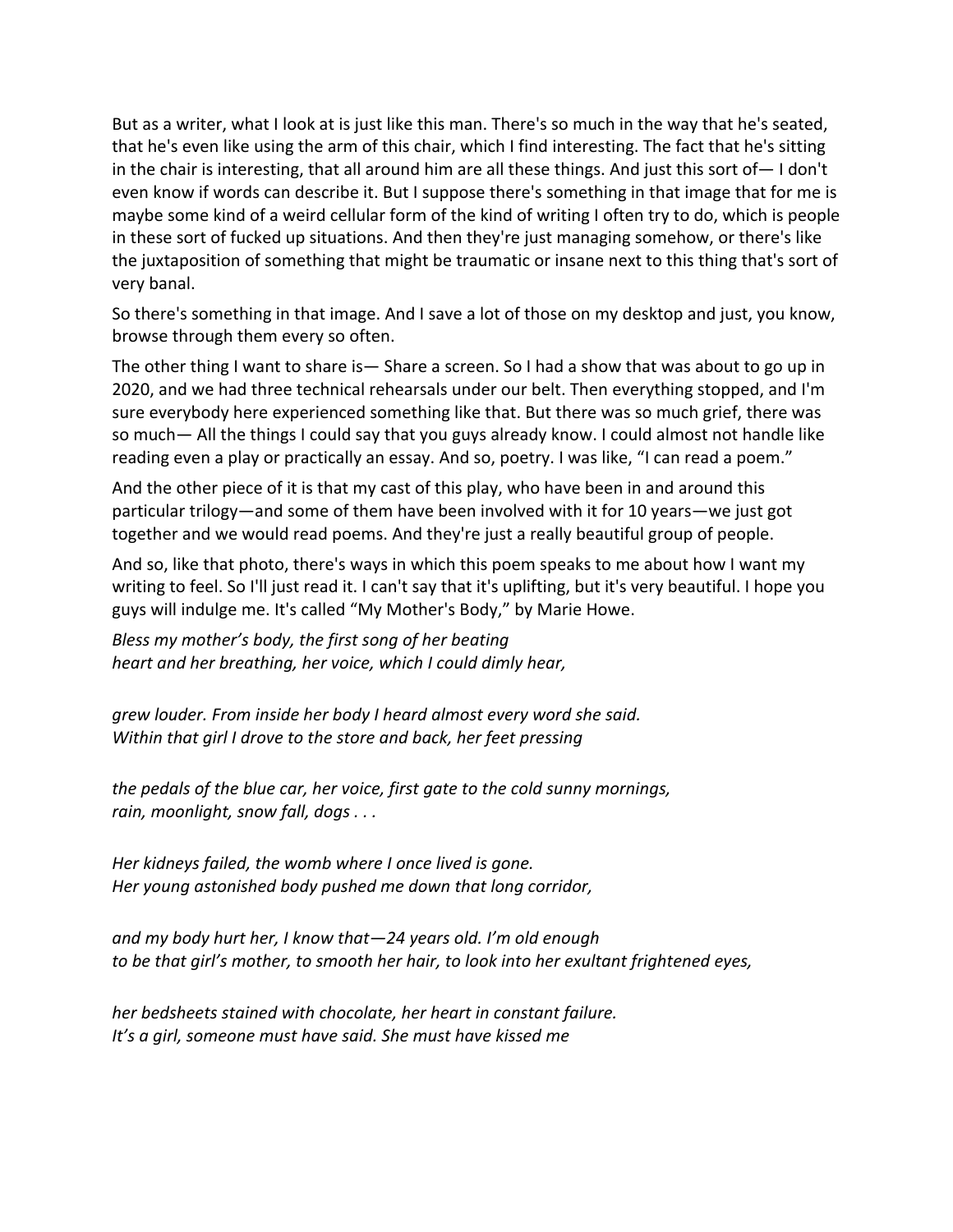*with her mouth, first grief, first air, and soon I was drinking her, first food, I was eating my mother,*

*slumped in her wheelchair, one of my brothers pushing it, across the snowy lawn, her eyes fixed, her face averted.*

*Bless this body she made, my long legs, her long arms and fingers, our voice in my throat speaking to you now.*

So it's just, again I think you're probably very self-selective, right, when we like a poem. It hits us. It's like, "Oh, that somehow contains things I want to accomplish." I think the elegance of the jumps in time are intriguing to me on an intellectual level, but just thematically, like, this is shit that applies to my life and my mother.

And the economy of poetry, I guess to me is the thing that blows my mind. And the fact that  $-1$ don't know if this is where I'm at as a playwright, but I sometimes do get frustrated when we have to explain. And I don't think I'd necessarily write plays that people cannot understand at all, but I do love that about poetry, that sometimes there's a little ambiguity, or you might not understand. Or, you know, this image gets laid out for you, and you have to kind of make something of it. You have to create the space or the meaning between those images.

So feel like I failed this assignment, because this isn't what keeps me going. But it's like what keeps me centered in some way as an artist, you know, without necessarily being able to see theater, or see things, or go to poetry readings. It's like bringing things in that speak to me.

**Hayley:** This is exactly what I was asking, about just how do you center yourself as an artist, whether that's moving forward or just staying centered. So it's incredible. Thank you for sharing that image and that work.

I also wanted to say that Mona's play is going to be at the Public Theater, and it opens April. Right, Mona, is that when your trilogy is opening? The Vagrant Trilogy is opening, so we have to do a plug for that. Because it's brilliant.

**Mona:** And let it happen this time!

**Hayley:** I had tickets the first time around. I just think if you're in New York, go check it out. It's a beautiful, beautiful trilogy.

**Mona:** Thank you.

**Hayley:** Maybe Alice, would you be willing to go next?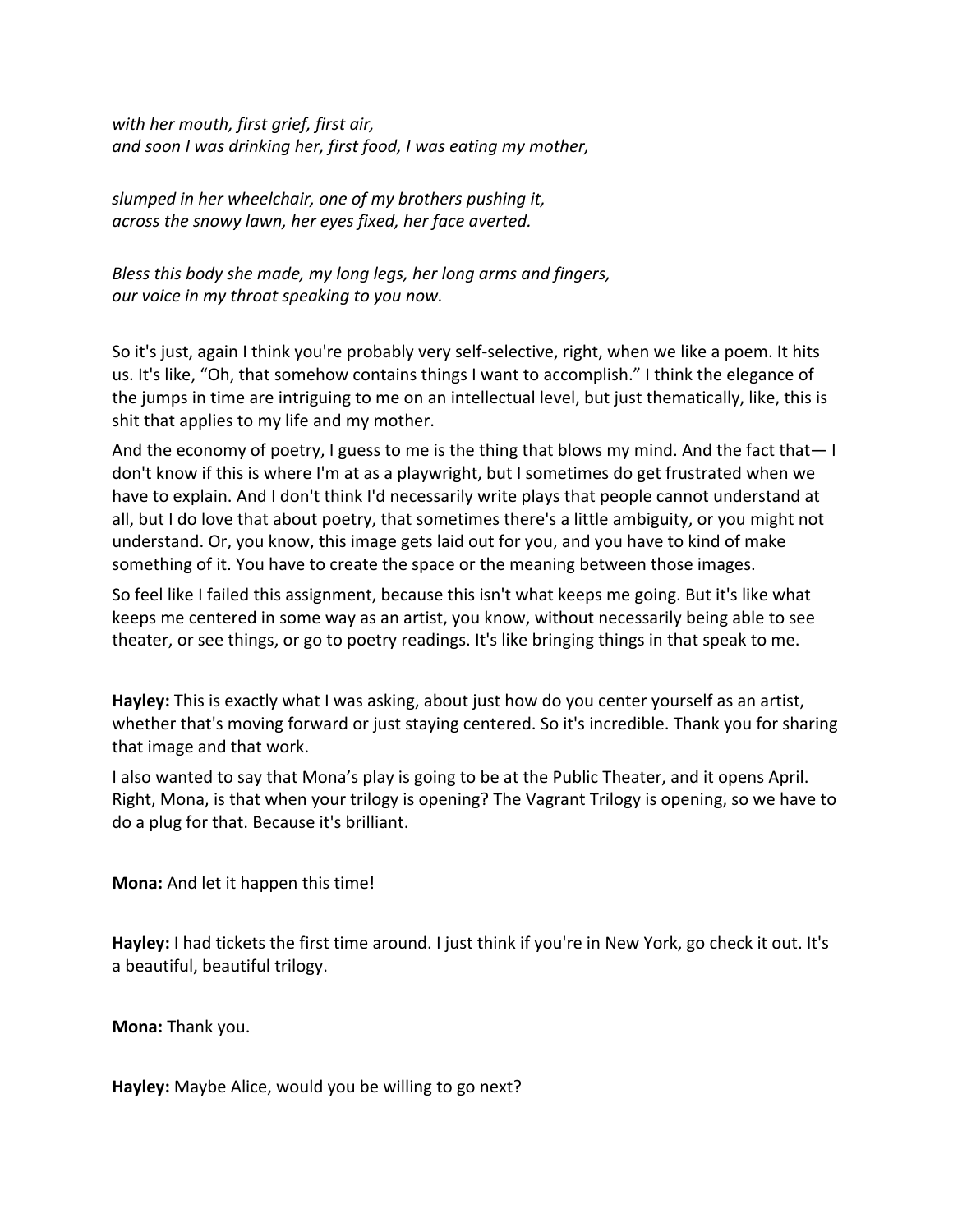**Alice Tuan:** Sure. Thank you so much. Thank you, Playwrights' Center, and Hayley and Julia. And thank you, Lucas, for that explosion of just stimulus. It's incredible. It's like, I remember when I was a young playwright and all those ideas, and all the different forms and pieces of paper and color. And it's just there for you. And then, Mona, you know, as a sister mid-career playwright, I completely just absorb and appreciate your cueing in to your language, to the language that actually speaks to you and still reverberates. Resonates, I mean.

I feel like that's kind of what I've been doing the past year, just, you know, mixed with all the madness. Where, how does language fall now? Especially in a culture that is weaponizing language, towards partisanship, and it's just, it's so kind of bare and raw and there's no nuance.

And so the past year I definitely kind of committed to changing how I write, because I needed to re-explore what language is and where I could still hear it. And I felt like I made a little discovery. I originally got into playwrighting so I could be seen and I could be heard in a way that I can't when I am a woman in a man's world and I'm yellow ina white system. And so really my playwriting was just kind of a scream to exist and document. But I've been very lucky. I've had plays in, you know, different cities. I feel like each time I'm in a city with a play, I get to learn that city, meet that city as a character and its audience. And at some point it's like, "Wow, I have been seen and I've been heard in the best way. In a cultural way, in a spiritual way, in a geographical way. So why am I still writing and shouting?" You know?

So that was kind of like the pivot that I had to make this last year, and one of the first things that really just started to like wipe the windshield clean for me was George Saunders' book. I don't know if you all know it. *A Swim in a Pond in the Rain*. Incredible, incredible kind of refreshening of language, recalibration, even reading of prose. And this is basically a master class. Seven Russian short stories—Chekov, Turgenev, Gogol, and Tolstoy. Not one of the renowned stories, but just a story that you read and he kind of takes you through it and his analysis afterwards. It just reminds you what it is to be human and what it is to have nuance, and that humans are contradictions. There's so— I mean, it's nineteenth century Russia, so there's a lot of like trudging through snow and landscape, and it takes its time, you know. Which is something that we had during lockdown, which is great, which kind of slows us down a little bit. But just to remember that language can, like, move you slowly through something, and that you have to, you know, live through discomforts.

I think a lot of times when you're stuck is because you don't want to just headfirst go into the discomfort. You want it to be the comfort that you knew from the past, but it's not anymore. And I think that one of my strategies this year was to really just face forward and go into the discomfort.

So a couple of things happened. In November, I was still kind of treading and I'm just, you know, keeping myself open to the language. But I definitely felt the pull of doomscrolling, and I just felt like, "Oh, am I ever going to break out of the jail of screen language and current events?" So on November the first, I decided: on November the first, I'm making a pact with myself. And that's another thing, you have to make pacts with yourself, and then you have to enforce them, and you have to do them. So I said, "November first," I said, "I'm putting my language first. My fresh mind is going to exist at the beginning of the day, so I am not going to pick up my device.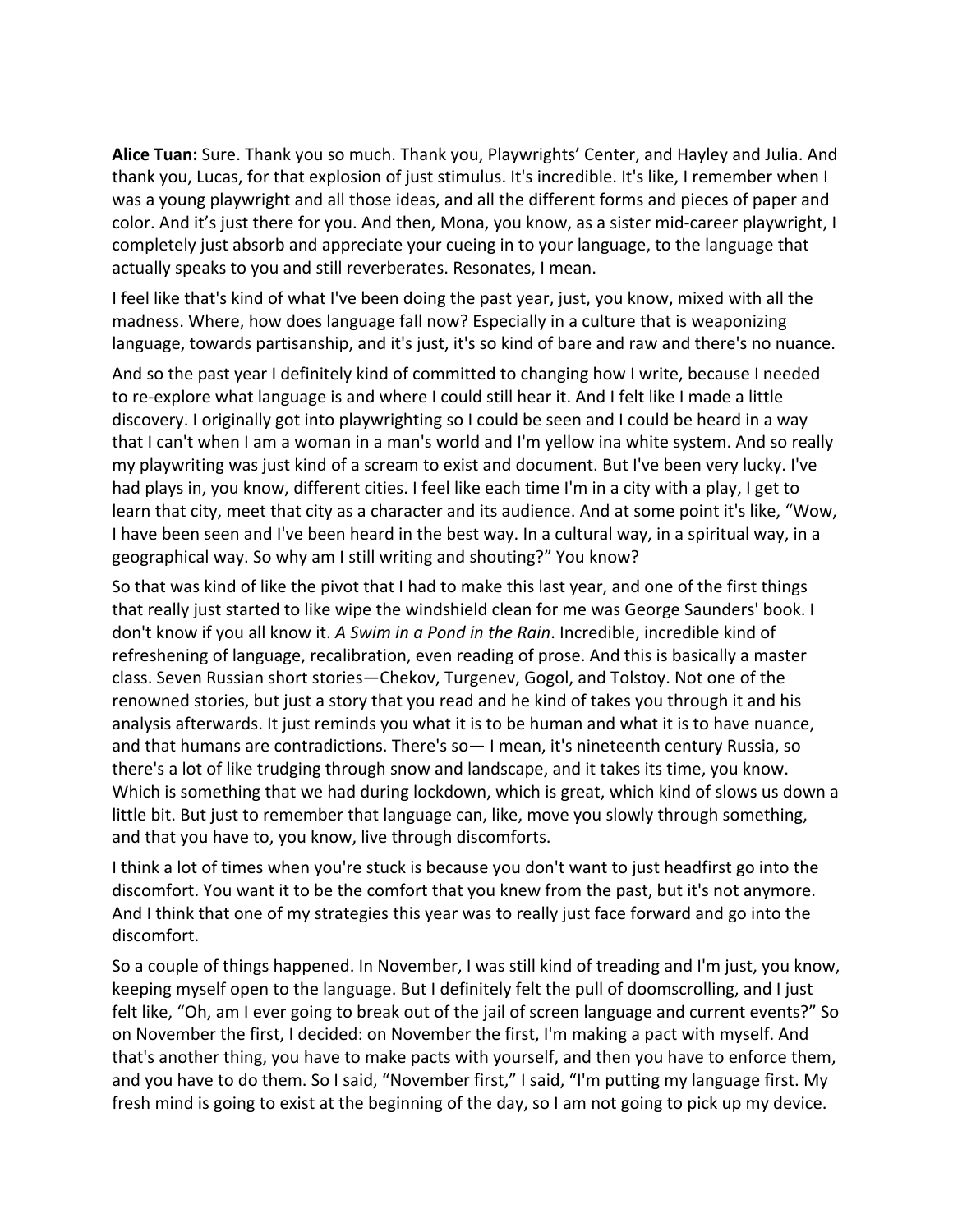First thing when I wake up I will go to my table, I'm going to tie the curtains up so I can look out the window, and I'm going to sit, and I'm just gonna write what arises from my sitting."

And I do have to say, this is— You know, since lockdown happened I've been very lucky to be a part of St. Paul's Zen Center. Clouds in Water has a BIPOC sitting group every Wednesday that I had been going to. I had gone to Clouds in Water before, live, when I visited friends who took me there. And I remember one of the best things about going to the Sunday Sit was to sit in a room of people. Like you could hear everyone breathing. And I thought, "This is a miracle. This is a miracle that people can sit still together." So I always remember that. But then, when the lockdown happened, actually it went on Zoom, and so I could participate. I could participate in this. And that sitting space and Clouds in Water just allows me to sit for 30 minutes and then have conversation that arises genuinely, and that I could deeply listen to my fellow Sangha.

And I feel like that slowly started to seep into my writing, too, so that now every morning to this day—ever since November the first—I have been just getting up and just going to the table. And it doesn't matter if I have nothing, or it doesn't matter if I have noise and monkey brain. I go, and I sit there, and I just look out the window and allow my language to arise. And that just like any kind of exercise, like any flexing—has allowed me to get to a place in my writing that feels like it might be the edge of something new.

And so the last thing I just wanted to share was, you know, I really am a big fan of writing by hand, because there's something about your blood that warms the ink that goes on to the page. And I'm a big recycling person, too. I had been down in La Jolla with Lisa Dring, dramaturging her Sumo play, and I forgot, you know— It's like the first time back and in kind of an institutional developmental process. I forgot every time you rewrite something there's like stacks of new paper. So I just like took all that paper, and I decided I'm going to write on the backs of this new play and process and just value that feeling of "I'm not just recycling, I'm repurposing Lisa's pages and I'm gonna be writing on the back of it."

And I realized that, you know, as a young playwright I wanted to take up space. I wanted to like write really flat, buoyantly, and across the page. But I was like, "Oh, I do have a lot of pages. I have a lot of paper I can write on, but I want, I need to do something different. What could be something different?" And this is probably the thing that you have to try and kind of reach down in to get yourself unstuck. Then I decided instead of trying to fill the page I would just write really tiny. In an act of humility, I would just start— And then it doesn't have to even make sense or even be legible. I'm just writing tiny. And then it became about moment-tomoment scribing, do you know? It's like I would hear, you know, the bird sing, or a squirrel would frolic down a tree trunk. Just, like, everything. Just the act of this tiny, tiny writing.

And I remember one day I was not in my space, I was at friend's house, and there was street construction going on. There was like a busy street outside, there was hammering, there was sawing, and I'm like, "I'm gonna just tiny-write my way through this. I'm just gonna tiny-write." And I just sat there, and all the sounds started showing up. All the sounds, the books on his bookshelf. I just wanted to be able to, like, inhabit that space as I usually do in the mornings. To get through the discomfort, get through the discomfort. So I actually sat and wrote for three hours. And here—

(*Alice shows pages covered in tiny handwriting*)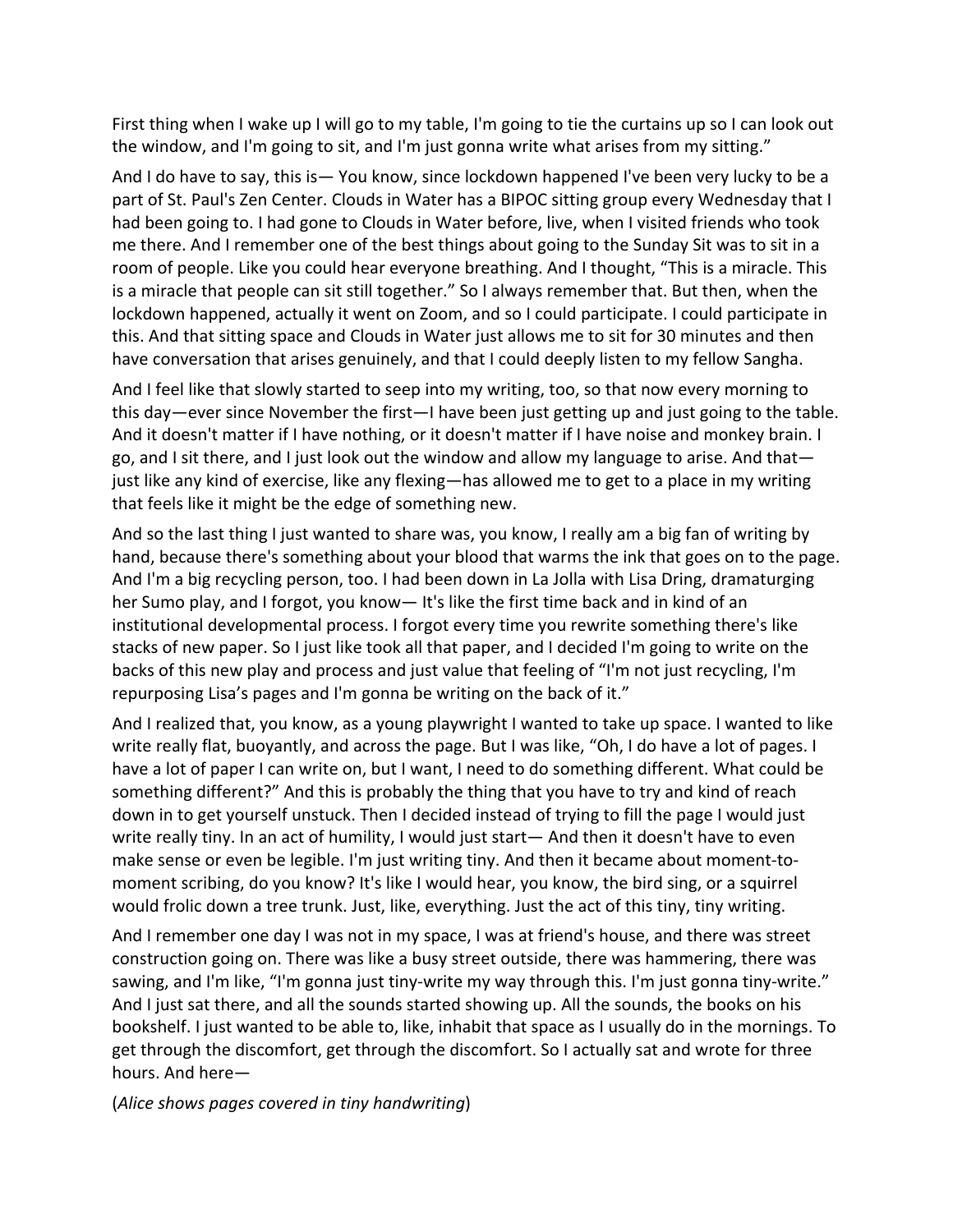**Hayley:** Oh, my gosh! That's incredible.

**Alice:** Again, that is three hours of attention. Which doesn't even have— It's not to be consumed. It's about the action, about the tiny-writing that is kind of exemplified in these two pages. This is three hours of attention. So the pages curl up, the ink is heavy, but there's something about this that is now just showing you me. It's like, this is just like, "Welcome to Alice Tuan's madness." This is like what you find in like [*unclear*], right? Like institutionalized people do this stuff. But the thought is: go ahead and swim in your madness to reach a new shore.

**Hayley:** I love that. That's fantastic, Alice. I love that journey of wanting to sit in the discomfort, and then these sort of practical, really tangible things that came out of that, and then where that then leads you next. Really, I did feel like I got a glimpse into your process and your mind.

James, what would you like to share?

**James Anthony Tyler:** It's not hard to follow up these three at all! (*laughs*) This is really excellent, everyone.

You know, for me what inspires me is to really, really trust. And I don't always do it, of course. You've got to turn off the self-doubt that's always like in my head. But I find I'm able to really access the story that I am trying to tell when I completely trust what has popped into my head and onto my heart. And usually for — Well, for all of my plays it's based in an experience that I have lived. Of course, I'm not writing my biography with the plays that I work on. They are, you know, works of fiction.

And so with those works of fiction I am just obsessed with character. The characters, they're all based on me, they're all based on people that I know, but they are fully themselves, each of the characters I create. And so for them to be fully themselves, I have these 26 questions that I ask each of the characters. And it's just— I mean, I didn't come up with— I came up with some of the questions. Probably like two of them. But the rest I found in other, you know, books or from friends.

And it's just some of the basic questions like, you know, age and gender and race. And then some of the more complex questions about, you know, dreams and what do you really want out of life? When I work on those 26 questions, I find by the time that I'm done with them I can see the character, and I can hear the character, and I can also see the spaces that they belong in. So that is literally what inspires.

I need quiet, you know. I loved looking at Lucas' boards, and all that stuff. And I remember I was just at MacDowell recently, and there I was visiting, you know, studios of other artists, and you have that moment. I love how different we are as artists.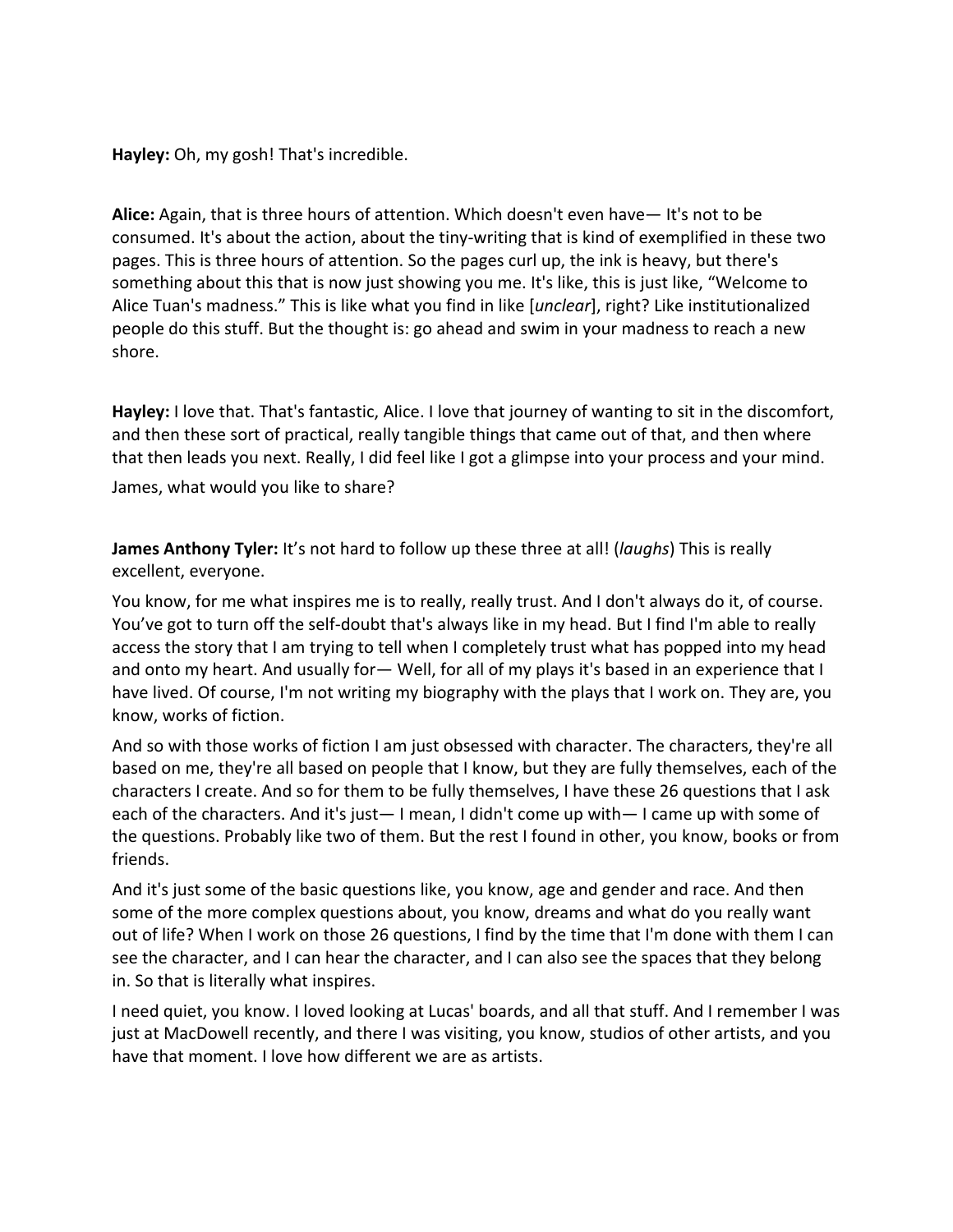But you start to question yourself. I'm like, "Wait a minute, I don't have a board, I don't—" And tonight it's like, "Yeah, I'm not a 'board person,' you know. The board is not my thing and it's fine." Trust yourself. Trust your process, and it'll be fine.

So, yeah, that's what inspires me.

**Hayley:** That's beautiful. And you do create such amazing characters. I've had the pleasure of experiencing those characters.

So, as you can all see, there are four amazing writers here. Julia, would you mind just putting the link to everybody's bio in the chat? So if people want to hear more about what everyone's up to, they can read about that as well. James actually has a couple of pieces that you could listen to that are streaming right now, right? One on Audible. So there's some work that's actually happening in different forms, which is always exciting, too.

Great. So I want to dive in with some more questions. And I think, as you can all see, everyone's really approaching their work from really different angles, which is to me always exciting. I'm curious for each of you—and whoever wants to take this question, please go for it—where do you start? Are you— Do you think— And I know it might be different from project to project. Do you start with a character, James? You're talking about character so much in your work. Is that something you would start with? Do people start with story? Do people start with image? Where do you gravitate when you're starting out?

Maybe James, if you could take it first, since you were talking a lot about character.

**James:** Yeah. You know what, I'm actually in rehearsal. I'm supposed to be at rehearsal right now, but I'll get back there. Don't worry.

So, you know, before I start with character I usually find myself being—I want to say haunted, even though it sounds crazy—haunted by an experience. And it's just not so— Even the play that I'm working on right now, I really did not want to write this play. Hayley, you're familiar with it. It's called *The Drop-Off*, and it's based on back in 2014, my aunt. My family had to put my aunt in an assisted living facility. It was hard enough like going through that experience, so I definitely did not want to write about it. But I was having sleepless nights where I could not stop thinking about it, and then I started seeing the character and the space—because I had been in the space. And so after a few nights of refusing to write about it, it wasn't going to get out of my head. I wasn't going to be able to sleep, so I just got up and started working on it. And so I'd be getting up at 1:00 a.m. and typing and doing those 26 questions and getting to hear the voices of the characters.

So it's usually an experience for me first, and then I'll take it from there. And also trusting, trusting that experience. Because I was like almost, "Who wants to watch someone put a loved one in an assisted living facility?" But because I trusted it, I didn't worry so much about who wants to watch it. Because I just trusted it, it's a play that has afforded me so many beautiful opportunities. And like I said, I'll be back in rehearsal today. So just trusting the experience.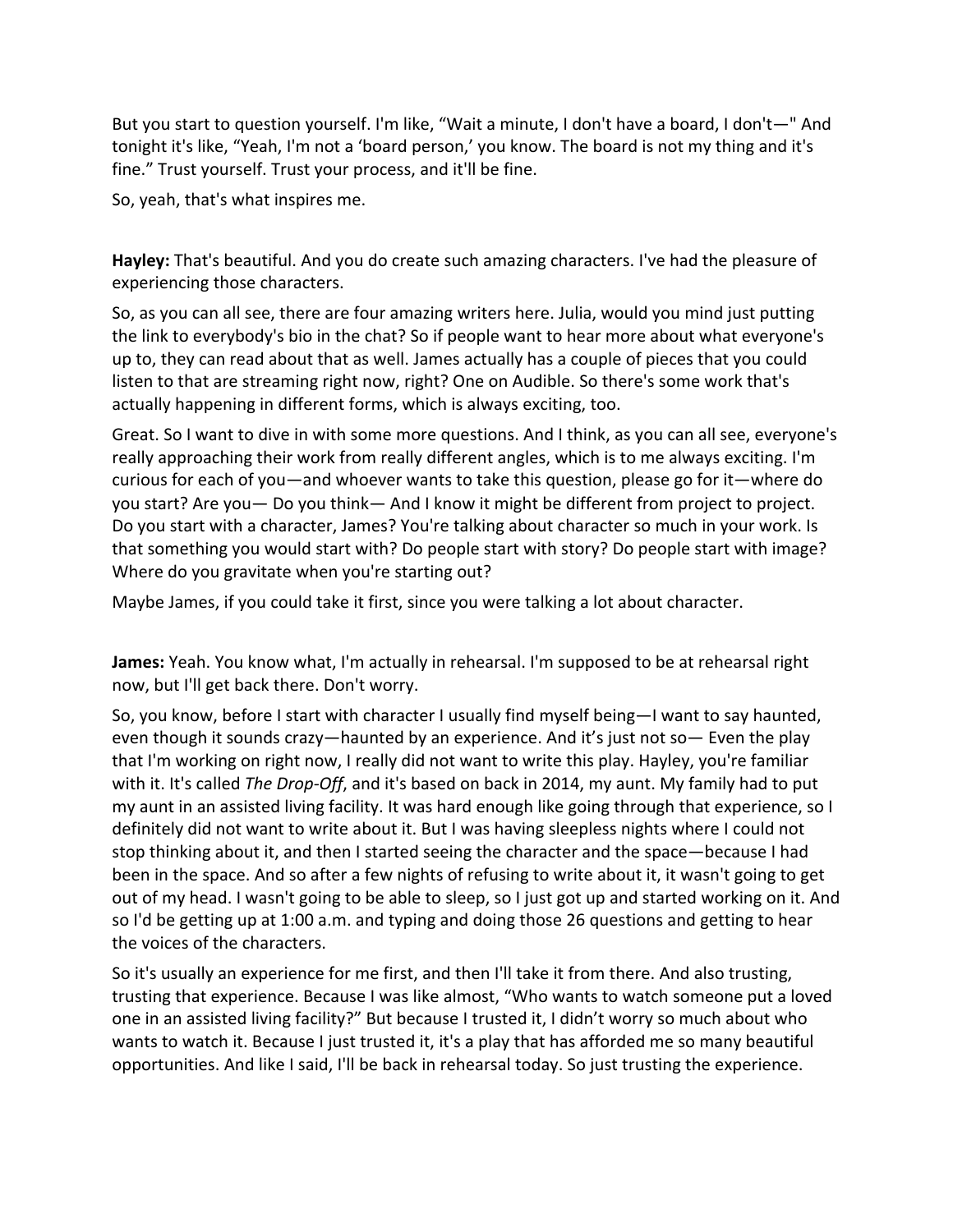**Hayley:** Great, thank you. Yeah, and I know, James, you're gonna be leaving a little early. So we'll miss you for part of this conversation, but I'm glad you'll be able to be here for the first part, anyway.

What about for you, Mona?

**Mona:** You know, it's different things, I think, that get me started. And I think, you know, it's funny you spoke of that, James, because the play that I worked with Hayley on was written to get me through or to try to understand this protracted illness that my mom had. And the same time it happened, my mother's illness was happening, at the same time as that I was broke. So I started to, you know— I wish I had the answer to where they start. Like, what is it, the sourdough starter? What is the sourdough starter? In the case of that play—which was a very strange play and written in a very different way than others—I really was like, "What are the myths that my mom told herself, being this West Coast Californian? What are the myths I told myself? Why does everybody, why do we talk about certain things, but we don't actually really talk about money or the lack of money at times?

And so sometimes it's that, and sometimes it's place. The trilogy that I have started with me asking questions about my father's country, Lebanon, and asking questions about why it was that his village was synonymous with a camp where Palestinians have been living since 1948. And I started to just want to understand. And then I did a lot of research, because my dad wasn't exactly a historian and nor did he really care to elucidate. To him it's like, "That's in the rearview mirror." But then what ended up in that part of the trilogy where they're in the refugee camp was something my beloved uncle told me once about how he was comparing the Middle East to the book *Who Moved My Cheese.* And I was like, "Oh, motherfucker. I got to fucking record this shit in my head, and this has got to go in the play." Because he's like, "Literally, that is the explanation."

So it's like this mix of things, some true, some true-ish, borrowed from life. And then, like you say, James, characters that seep in. And sometimes I wonder if the difference in styles—you guys, this has literally nothing to do what we're talking about, but now that we're having all these playwrights in the room—is partly the difference in styles, like if it were a film, how close in you are to the character, the face. You know ultra-realism is like we're right here, and then sometimes it's like, "No, I've observed that person from across the street. You're gonna see them, but you're gonna see my sketch of that person. It is not— I'm not promising you actually a full-body person here."

You know, I missed this. Like even this conversation that we're having, I think is something that— I live in New York, but I have not had this kind of conversation in a while, and I think that I'm just inspired by all the things all of you guys have been saying. And Alice, what you said, too, about like, "What is it to sort of take a fresh look at language now, and to sort of take a breath and receive?" That's what I was taking from what you were saying, to sort of sit there and go, "I'm just gonna receive for a bit." Because we are living in very reptilian-brain kind of times, if that's a way of saying it. You wake up and you're like, "Gah!" you know. And it's like, that's okay sometimes, you gotta write through that. But there is a practice to it. I think probably I'm not going two far out on a limb if I say we're all usually mentally better when we actually do it. Like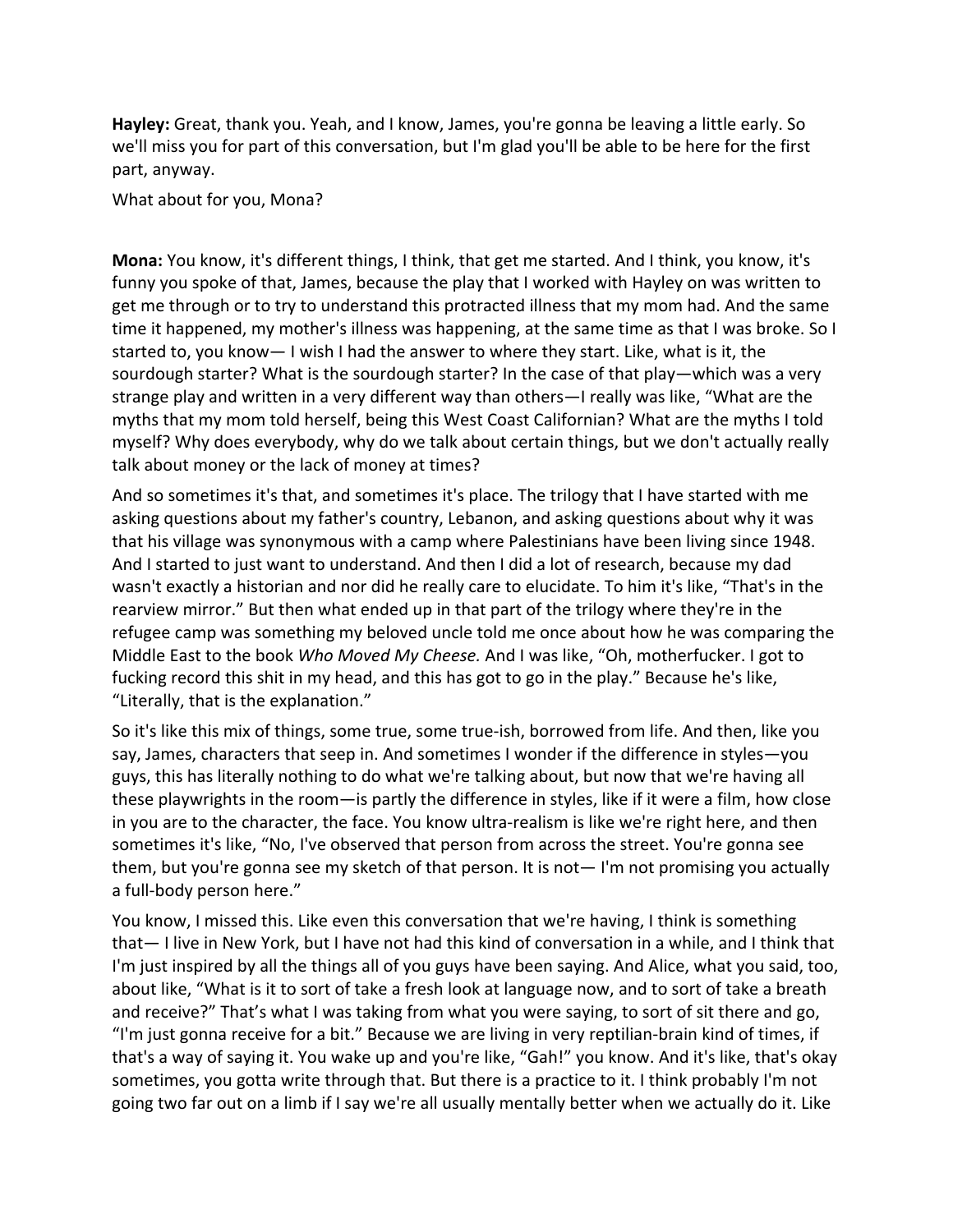somebody said—that wants to be the most obvious thing—they're like, "You're generally better when you're writing, so try to find a way."

The other thing I will say is that I do really love to work with actors, and I went so far as to do the most ridiculous thing in the world, which is forming a theater company in New York a few years ago. We did do a play on Zoom, but with that I did for a while do a lot of improvisation. I was like a failed comedy person, and I love having improvisations that I lead as the writer. But the actors can just go where they want, and I love getting work from that. And I'm really transparent about the fact that I'm gonna get stuff from it. So I guess you'd say that kind of "joint stock"— It's like a joint stock-ish way. I get very, very fed by that.

I love hearing people talk about things that are angering them, the things that they're obsessed with, the thing that you can't go to bed at night without, you know— And sometimes it's the most specific, ridiculous thing, like it's the tilt-a-whirl ride that you rode at that carnival that time and you can't forget it. It's like those things that inhabit our psychic spaces or other people's psychic spaces that I love to sort of pull at. Those threads.

I do not want to see a transcription of what I just said.

**Hayley:** I think that it's great, because you started with a sourdough. I felt like you started with a sourdough in terms of the questions, and then you get to the place, and you're kind of like rolling out the dough, and then you brought in these other ingredients with the collaborators. And so I felt, yeah, it was really exciting here, just knowing your work so well. It makes so much sense, because I've seen those aspects of the process, And in each thing you're talking about there's a lot of questions. And I've definitely felt that in the room, leading with those questions. And place is so important to your work. It just seems so obvious that you say it. It's really great to hear.

What about for you, Lucas? Where do you generally start? And maybe you could also talk a little about your process at the Playwrights' Center, because you've been working in some different ways there as well.

**Lucas:** Yeah, yeah, because I think we're overrun, as playwrights, sometimes, with this workshop model, and I can get really boiled down by it. It can be kind of uninspiring and feel like we're just participating in like this rote mechanic that isn't actually lending itself to the creative spirit of the work.

So yeah. I mean specifically at the Playwrights' Center last fall I just pitched these design laboratories with different designers in the Twin Cities area but also beyond twin cities. And just like sitting with a sound designer, giving them like 20 pages and then being like, 'For two hours we're gonna mess around and, like, come away with something." And it may feel like super peripheral, it may feel like some sideways entry point, but I find designers to be like really dramaturgically beneficial.

I feel like it's weird the way just in the American theater system how we're siloed into our very specific roles, as theater artists. And there are so many boundaries around who gets to talk to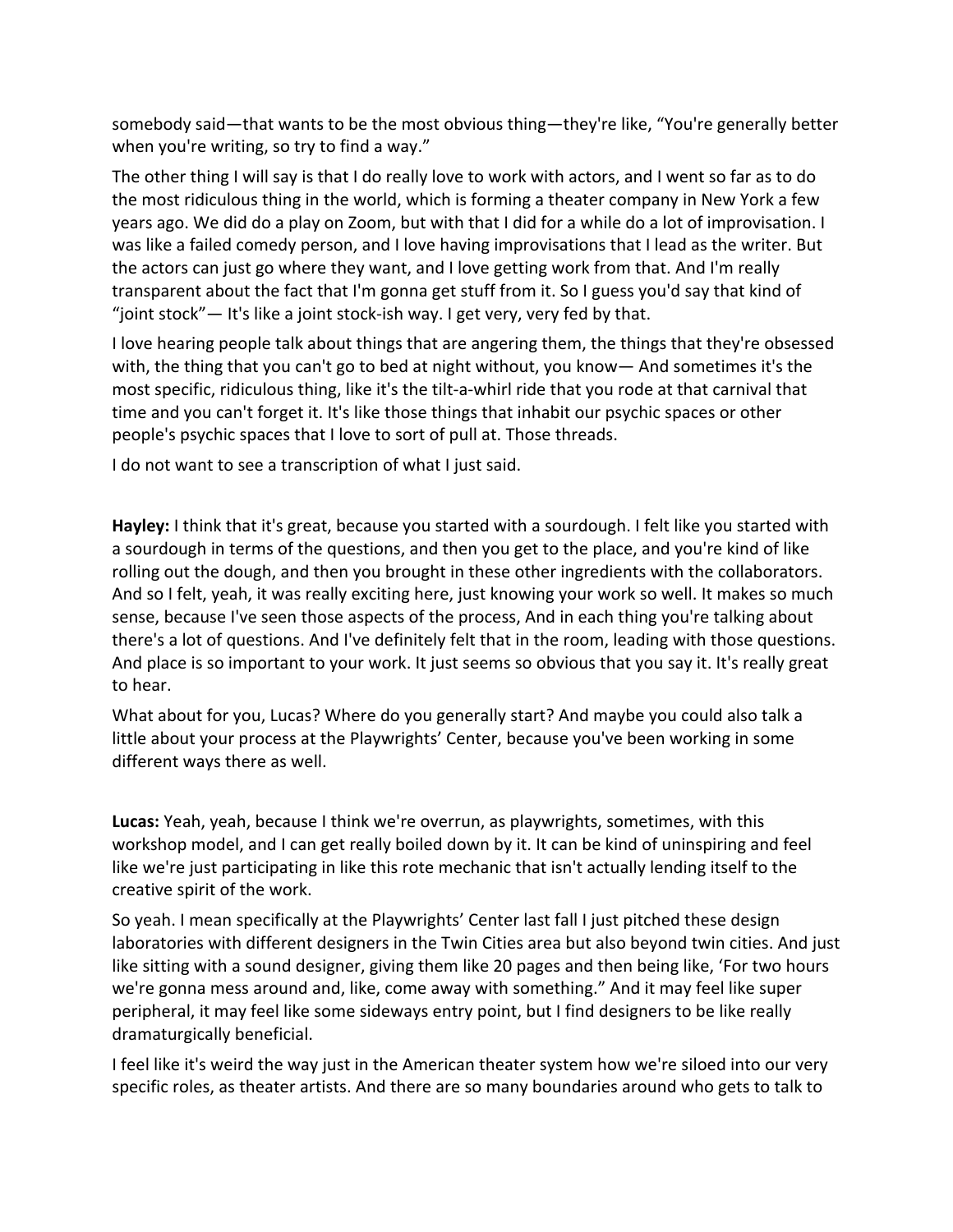who and when. So I've just been really moved to like involve people who are thinking sonically, people who are thinking about world-building from a really, really early point in the process.

Speaking to your question, though, Hayley, what gets me started? I mean, just like James and Mona said, a play can arrive in so many different ways. You wake up at 2:00 in the morning and you have to like text yourself so you remember the next morning what you were thinking. And then at 8:00 in the morning you read your text and it like makes no sense. But sometimes that kernel can lead to a play.

I mean, I think however the play arrives, the way I find myself enacting it—like through the idea of a play, whatever a play is—is more often than not through image, images and objects. I'm always wondering about like, "What is the thing I'd be really excited to see staged? And how is that like a convergence of elements?"

And when I say, that I mean, you know, I'm thinking about how time and existence is completely anachronistic all the time. Like, there's no logic to our life anymore. And the way I find that representing—in my stage plays, at least—is like, okay. What are the most disparate materials I can collect in one composite, and like what is the emotional impact of that? Like a queer couple in a pharmacy at midnight, giving birth to a cinder block. What is that? Like a woman who is doing borderline sex work by dressing up as Freddie Krueger to appease some weird like fetish that a trucker has. I don't know. Then how is that about borders and surveillance? I don't know. It's my job to create like the connective tissue between some strange gangly thing on stage, and then build query around it. I think that problem solving aspect of writing a play is what excites me the most.

That's what I got.

**Hayley:** That's interesting. I just have a follow-up question on that. Do you come up with the image? Like does the image happen first, and then you analyze the image? Or is the image birthed from a concept? Does that make sense?

**Lucas:** Yeah, I mean, it could be either one. It could literally be, like, what material am I around? The way cinderblocks arrived for me was like, I was thinking of writing a play about gentrification in East LA, and I was thinking about when my mom and I would visit there, because she grew up in Boyle Heights. She would just send me and my cousins and my brothers to play in like the industrial zone of the neighborhood, and we would just be like screwing around with like Shipping containers and blocks. So like this kind of like weird, very hyperpersonal object attachment to a place or an idea then becomes an entry point.

But then I've also had the inverse happen. Like another play was birthed from— In 2017, the CIA released the Abbottabad compound data drive, which was where Al Qaeda was housed. Looking through that release, you're culling through this archive of documents and jpegs and whatever, and I'm just finding like Looney Tunes. Like Looney Tunes dubbed in Arabic. And I'm so moved by the idea of someone just sitting in this space going through memes, and like watching shitty romantic comedies, but there's such a dense dark space around them as well.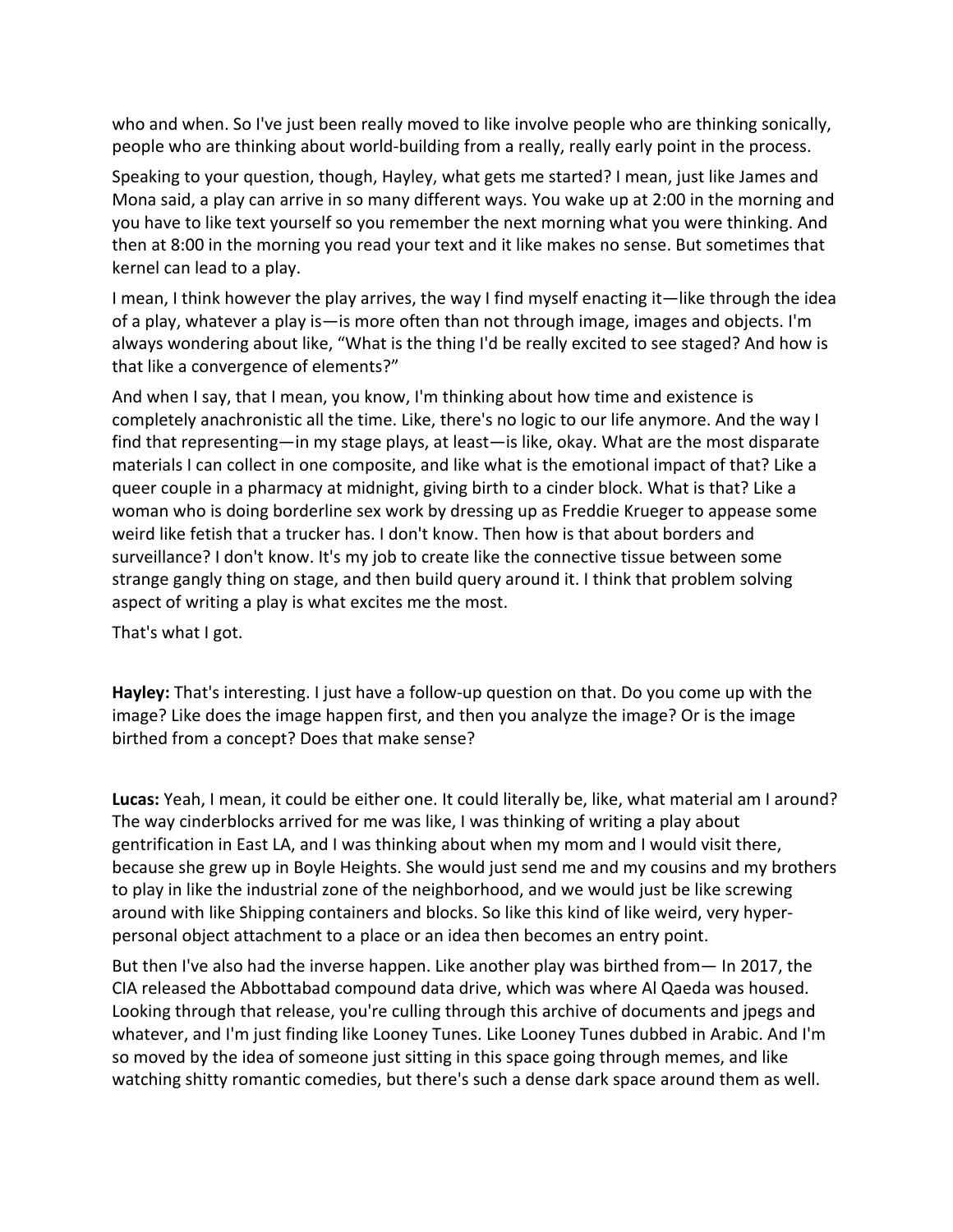So, I don't know. Things can arrive.

**Hayley:** Yeah, great. Thank you. Thank you for that. Very evocative images. Alice, I'm going to turn it over to you. Where do you find yourself starting these days?

**Alice:** I just don't know anymore, Hayley.

**Hayley:** That's a great answer, too!

**Alice**: Well, I do have to say everybody who's written a play before Covid is really lucky, because now you have something that automatically is going to track different, because our world has shifted. So congratulations.

I find that the more I write the more it's just listening to voices. I don't even write character names anymore. I'm just like writing lines of dialogue. It's almost like liberating yourself back into a creativity, you know.

I mean before it was so much about prompts. Like I wrote a whole play based on ikebana flower arrangements about a Chinese family, but with this Japanese form to test the "Asian glob." You know, it's like it all looks the same in America, but Chinese and Japanese are definitely different. And then looking at the arrangement and the relation of the flower to the wood to the moss, just stuff like that.

But now, recently, with the tiny writing situation, I've been kind of— I always think it's interesting if writers, or even non-writers, kind of explore their idiolect, which is that place in your brain where all the languages that you need and speak and understand live. I mean even like, if you look at the English language, we have so many rule breakages, horrible spellings. We have something called "Do Support"—which I didn't even know until I was became and ESL teacher—which is for questions and negatives you have to use "do." Like, "Do you know where you're going?" Or, "I don't know." That's why when immigrants are speaking it's like, "Where you go?" or "I know." There's no Do Support, and Do Support is the marker of civility, you know, or education, or something. Or even like in our language, we have "count" and "noncount" nouns. Nouns that you count—1, 2, 3, 4, 5 dollars. How many? And then non-count amounts—money. How much? You don't count money. You count— So along those lines.

I also speak a little Chinese, and I noticed that I'm a big receptor of puns. Because in Chinese, one sound could be eight different words, where they're all the same sound. So I decided after I do my initial tiny writing sitting, I've been prompting myself with homonyms. So I'll just take "heard"—like past tense of "hear"—and group-of-sheep "herd," and like that will be my prompt. And then I'll just go ahead and write a scene. And there's not even any— It's just basically two voices.

And another thing that I've been very, very interested in is Leo Tolstoy's quote, which is: "The best stories are not good versus evil, they are good versus good." So I'm just trying to kind of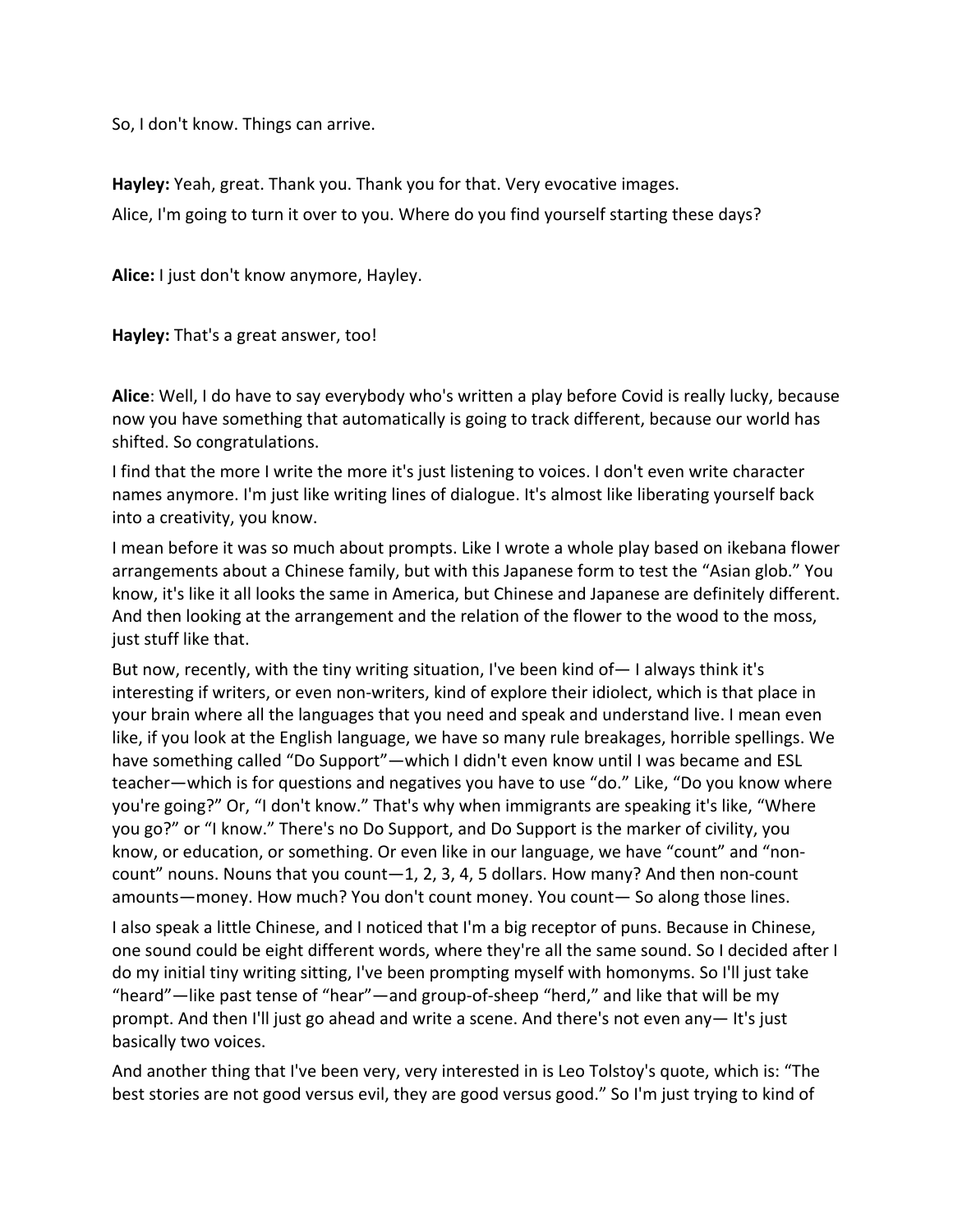find what's the drama if like both sides are good, it's just that they're on different sides of a contradictory— So like today.

But then I also do it across languages. So "yo"—like "I" in Spanish—and "yo"—which is "have" in Chinese. So you'll, "yo, yo, and yo." I'll write a whole scene on "I" and "have," but in those two directions, not those different languages. It's just like a seed planted, a concept. Today's was like "caster"—like the wheels on the bottom of a chair—and "castor," which is "beaver" in Spanish. So I wrote a whole— So it's like that's where I am now.

Because right now it's about liberation of the imagination, like whatever formed you pre-Covid and the language. And even Lucas, as you were saying about the developmental system and the institution. It's just like this weird grid, market-oriented thing. But what is your pure language and your pure playwright? What are you really getting at, to dig deeper into where you are?

But then also at the same time, at the surface, have fun.

**Hayley:** That's fantastic. Yeah, I love those prompts, kind of getting back to that concept of prompts, but really focusing on the language there, Alice. That really makes me wish that I knew many, many languages.

My next question is: you guys are all so great at being in these creative spaces, but do you ever get stuck, you know? Do you ever get stuck in your own writing, or get stuck with a play? What has helped you move forward, or what have you done in those moments?

Yes, Alice.

**Alice:** I'll just go really quick. I'm super stuck right now. That's probably why I'm doing all this creativity liberation. But I did start a play before Covid about two sisters—one is a free spirit and one is a control freak. And I love that. And I kind of know the play, but now that kind of all this shifting is happening, I realized to solve the play is not about solving plot or character or language. It really is like my shifting of being into this new way of writing is going to allow me to have a new look at it.

**Hayley:** That's great. Lucas, it sounds like you had something to share.

**Lucas:** Yeah, yeah. I mean, I'm constantly stuck. I mean, to sit here and pretend like writing a play is easy is just kind of an evil task. But it's not, and I think a lot of what's been birthed from that is like really engaging with trickery. I read this book that I started to read in grad school but then I just stopped—because you don't read what people assign you in grad school. But anyways, I picked it up, it's called *Trickster Makes This World* by Lewis Hyde, and it's this kind of critical engagement with the trickster in different cultural mythologies across time. So whether that's the Coyote, Papa Legba, the Crow, etc. And Hyde kind of outlines like that the trickster exists on this threshold between worlds, right? And that kind of nimbleness generates an appetite, and the appetite creates invention. So really harnessing the trickster. I have to fool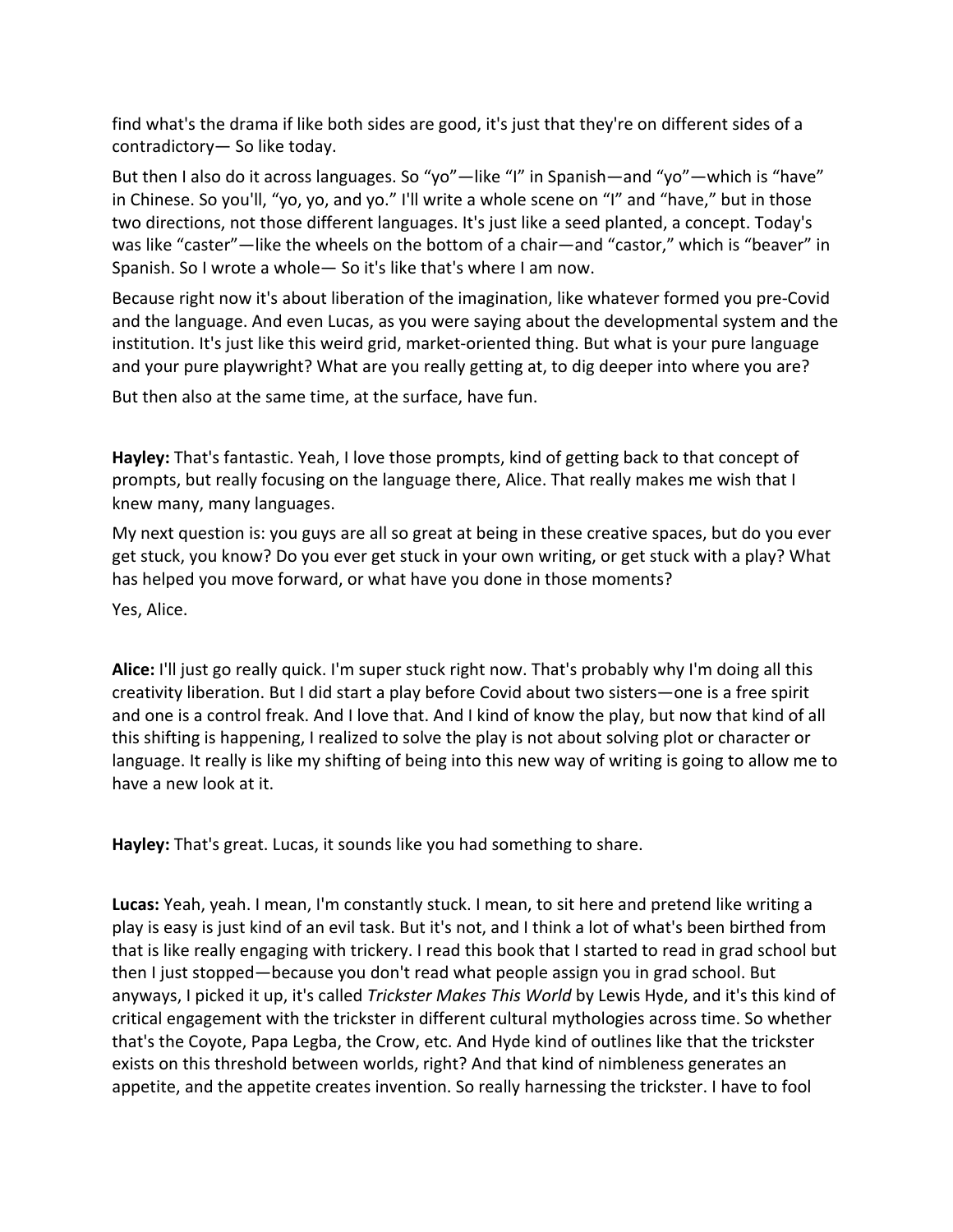myself into writing all the time whether that's like lighting the same incense over and over again, sitting in the same spot, playing the same music. That's like one appendage of it. I think the other part, I think something I mentioned earlier when I was talking about my document that I showed at the beginning of this talk is really like implicating other people. Like creating urgency around the work you're making so that it's about other people. And I think that's so like wedded to the idea of writing as a literary form that's maybe divorced from other genres of writing. Making a dedication in your manuscript I find is a really helpful engine.

A question I have for the other writers in this room—because I've heard so many opinions about it—but I find talking about a play before you've even written it really helpful. Just like forcing yourself to name the things you're trying to write about will eventually conjure that language on the page. But I know some people are very cagey about not wanting to show their work so early in process.

But honestly, like following any of the impulse you have without judgment. Like right now, I'm writing a play about mortuaries, and that feels pretty morbid and cool. But I think in a time where death is everywhere, you have to be investigative. That's the only thing that's gonna keep you sane.

**Hayley:** Yeah, Yeah, those are great. I love the trickster mythology, and it sounds like they're not just like tricks, they're actually very practical techniques that help kind of put you get back in the same mindset that you were beforehand.

**Lucas:** One other thing I forgot to say is I have this box. (*Lucas shows box of cards*). I don't know if any of you know Oblique Strategies by Brian Eno and Peter Schmidt. But it's like a set of cards that Brian Eno and Peter Schmidt developed when they were having creative block as musicians, and it was introduced to me early, like in undergrad. But it just says sometimes inane things. But you just draw a card and it's like, what does this one say? "In total darkness or a very large room, very quietly." Yes, some say like, "water," you know, like very simple instructions. And I find forcing yourself to, I don't know, exist in this place of parameters actually yields a lot of creative energy. Kind of like your homonym, exercise, Alice, I wrote that down, I find that really exciting. I'll probably use that with my students next week.

**Hayley:** James, I know you have to head to rehearsal soon, so maybe you could just let us know a little bit about what you do when you're stuck, and then you can run off to rehearsal and not be stuck.

**James:** You know what? I'm also stuck. Since we're having like stuck confessions right now. I'm working on a new piece and I'm so stuck, and I am part of a group where we have to bring in new pages. And the last time we had a meeting, last Wednesday, I just didn't have new pages. So I just wanted to talk about what I am working on. And so to answer Lucas' question, it's so helpful for me when I can just like talk out an idea. And also being vulnerable enough to admit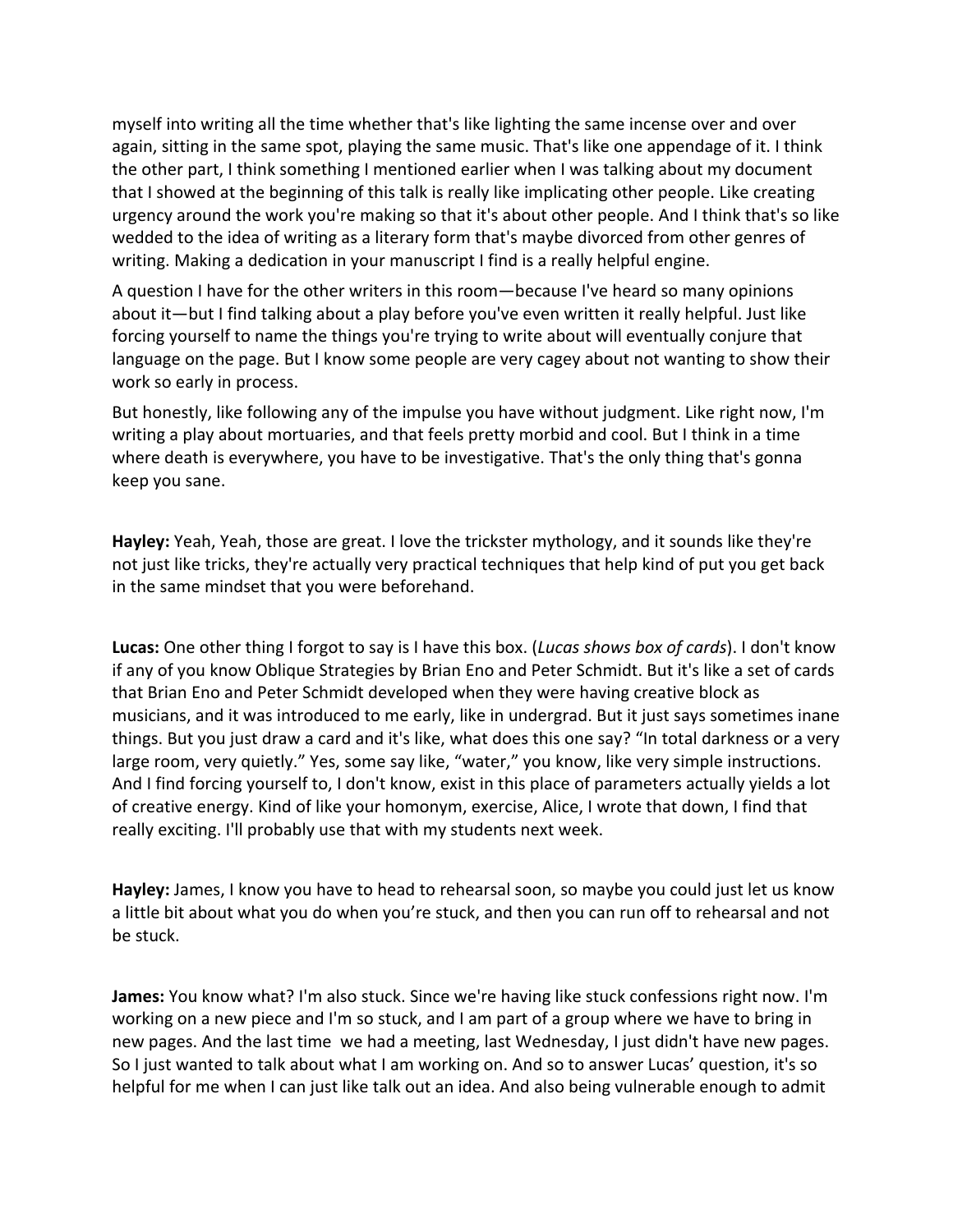that the idea scares me, to admit that I don't know where I am going or just that I'm having questions and doubting why I wanted to write the play in the first place. And it's so hard. You have to be ready. I'm not always ready to have those conversations, but when I am ready to have them, I find it's so helpful. And then, by the end of the conversation, I'm running back to a notepad, or to this laptop to keep going. So yeah, that's one thing I love, having conversations with people whenever I'm stuck. And then I also just love getting out of my house and doing something simple. Instead of sitting around obsessing and beating up myself, going for just like a walk. Literally just going for a walk and taking a route that's different, you know. I can't always take the same route, because I get bored very easily. That's part of it. One of my problems as a playwright, also, is that I will tend to get bored with a piece. But I feel like when I do get bored, I'm running from something. I'm running from something that I need to face.

**Hayley:** Yeah, that's great. Thank you. This is really great advice. Well, have a fantastic rehearsal, and we'll talk soon, James. Thank you for joining us tonight.

**James:** Thank you all. So great seeing you all. See you soon.

(*James leaves*)

**Hayley:** Mona, I'm wondering about you and if you ever get stuck, and when that happens, what do you do?

**Mona:** I feel very stuck now. I don't know what— I was saying to someone recently, I'm like, "I don't know what it would take for me to just initiate a play on my own and want to write it."

The other side of that is I'm really grateful, because I have some plays that have been around for a bit but now are going up. But that impulse, it's a little bit what you've been talking about, Alice, like what's there, you know, behind door number three? I feel like I had a better sense, I don't know, a few years ago, pre-pandemic, of like what it was I was the most afraid of or whatever it was that I was the most embarrassed about. It's almost very— Like what are those things in elementary school, back in my day? Slam books. What's that thing? Very just simplistic notions that might get me started.

And I'm a little bit, I have things I'm really proud of that I'm working on right now. But I haven't felt that uncluttered and very kind of open feeling in a while. One of the great things about The Lark—may The Lark live forever in our brains—was that they had a thing called Playground, where you would just show up on whatever night it was and there would be playwrights and directors. And particularly a few years back, when I'd first done it— Like I remember Rey Pamatmat was working on a play that had twelve characters, so playwrights would get up and read them. But the thing was the director would just direct it right on the spot, so there was no— It wasn't like, let's all sit— And Liz Lerman's great, but it was just like, "Let's just do this, and let's just see what it is." And if you like instant gratification, which many of us do, it was like, "Oh, I get to hear it and see it." But it also just gave you a vocabulary, and you could see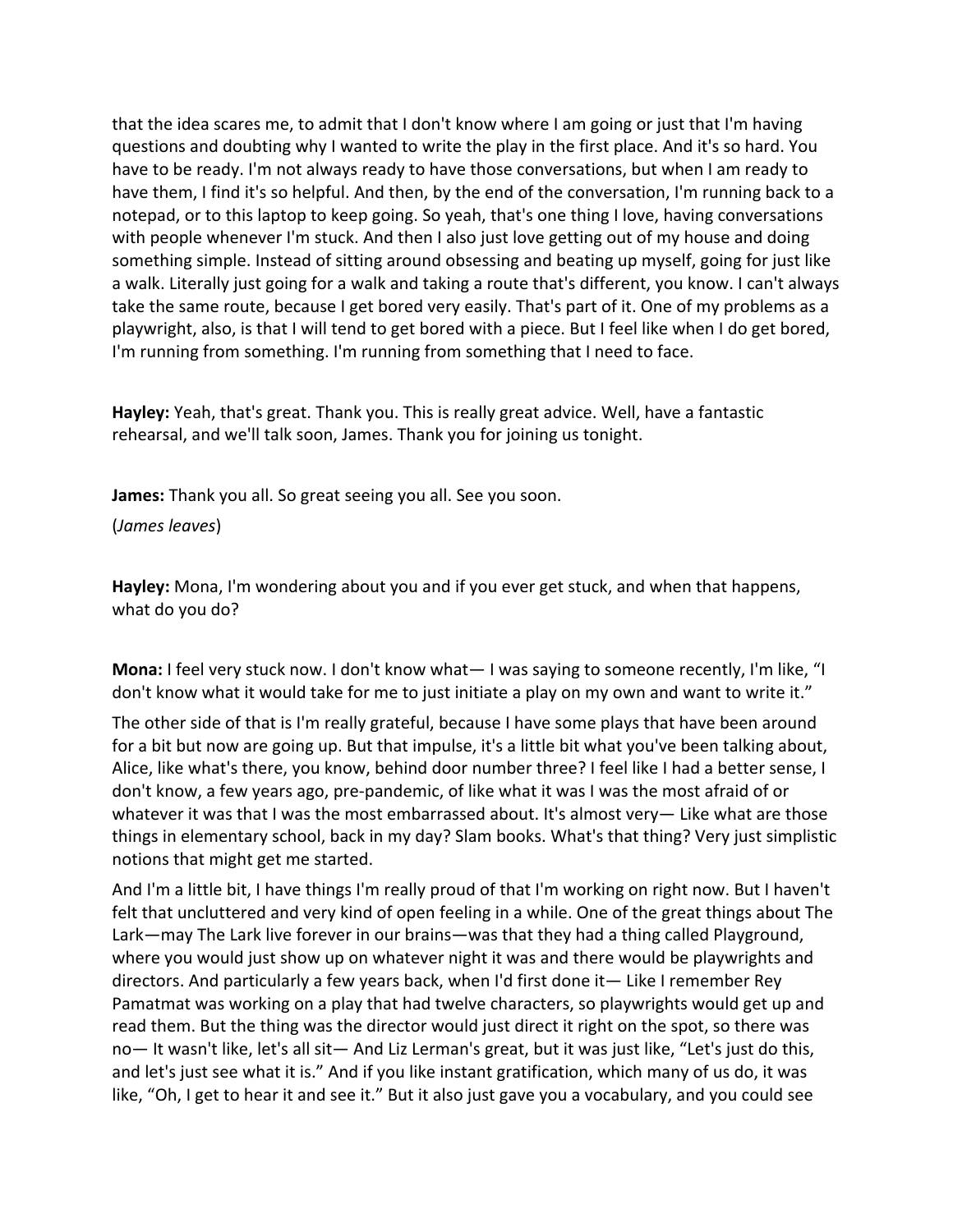how someone received your work. And also, I mean, when I have taught—and I don't teach very much—but I will tell people to try to do—perhaps something that someone else mentioned—but like, make a date with people, read it out loud. Try not to like—I think the whole thing of the first rough, messy draft, or the first rough pages, like, is 100% true. So don't try to interrogate it too heavily. But make that date and read it out loud. Probably you might think it's really shitty, and it might be you get together with people and you hear it and go, "Oh my God, there's actually some threads in there I want to pull."

And that is what I think is really it for me. Anyway. I miss that so terribly right now, too. And obviously we've been in this time of— All of us, we're all in these different— I don't know if Playwrights' Center meets in person, but you know we're all dealing with that in one way or another.

As far as plays getting stuck, not getting stuck, I asked Ken Prestininzi about this—who I'd met at New Dramatists. And if people don't know Ken, he's just a master playwright and a playwriting teacher. So I was like, "What do you do?" I said, "I just have this like Protestant work ethic of, like, you fucking finish. Just fucking finish everything." And he goes, "No. Sometimes you don't." Then he goes, "And if you want to learn, you'll learn from them. The ones you don't finish." But it's like if you want to go and find say Chekov, or somebody, and you find all the things they wrote that kind of didn't quite make it to the thing, and you go "Oh, I see. That's what he was working out that actually he figured out by the time he got to *Three Sisters*." And so there's a part of me that still feels like, "Just finish it," because you don't know. But that can take a lot of energy, and if you really feel like you're out of gas …

I would actually be very curious what everybody else does about this, too. Like, have you had 40 pages of something and said, "I'm not finishing this now, because I have…" Something like that?

So how do you get unstuck? I guess you make dates with people. This is— For me, I'm more extroverted than probably a lot of playwrights. You make dates with people, you try to be accountable to something. You have someone like Hayley Finn, and you say, "Hey, can I send you a draft of something in like nine months?" And you're like, "Shit, I told Hayley I'd send her something in nine months!" And there you are like one week before it, doing it. But no, I mean to me we do need that. Sometimes we need brethren to say to us, "How's that going?" You know?

You can also slash and burn. If you're really stuck, you can be like, "I'm gonna cut every third line, and just see what happens." I mean, there's so many tricks you can play on yourself I think, too.

The other thing I did, the first play I ever wrote was like a solo. I guess it was a play, but it was like I wrote it for myself to perform. And the way that I got through it was pretending it wasn't me. I was like, "I'm just gonna pretend I'm writing this for somebody else. So I'm not gonna worry about the performative, I'm not gonna worry if I can do it. I'm just gonna write it." And I think that can help, too.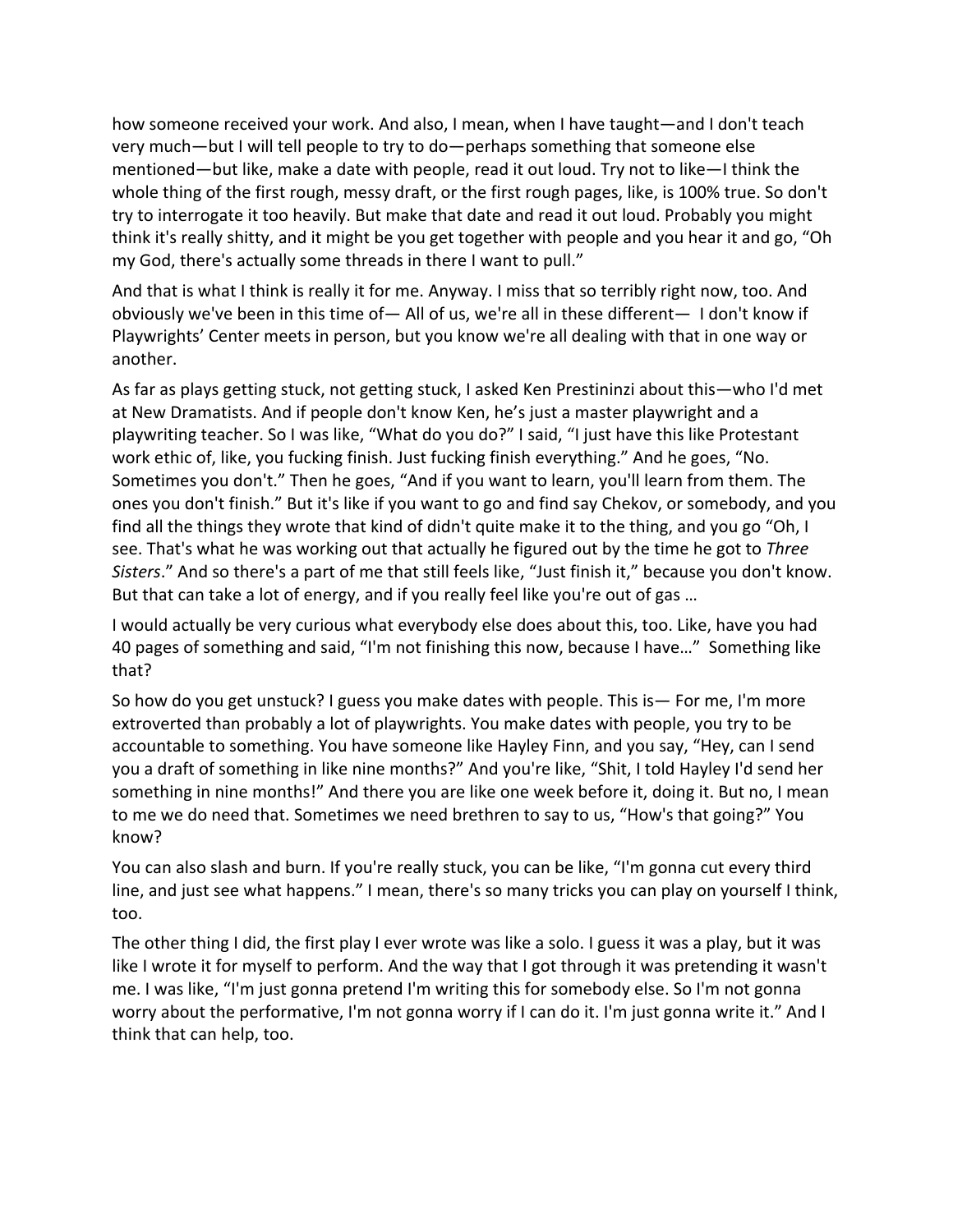**Alice:** Yeah. Can I just answer your question, Mona, about finishing or not finishing? Yeah, I feel like it's really important to get to the end, no matter how bad it is, because then you will have finished this round and then you can move on. I think that it's really important just to even like— I think the gallop to the end, as embarrassing as it is, is really useful so that you can—

But in your speaking, I feel you're like— There's a couple of things about the unstuckness, and that one thing that is really helpful, is the original impulse. Like, "Why are you writing? Why did you start this play in the beginning?" You know we first talked about "What do you do to start?" But now, in the middle of it, you really have to go back to: "What was that event, image, sound, slap… ?" Whatever that was, to really go back to that.

Then what you were saying, Mona, reminded me of the radical edit. Go ahead and just only keep the stuff that you like, or flush out all the crap you think it is, and then see what you miss.

**Hayley:** This is great, really great. So we're moving on to our questions section, and it seems like we already have some questions coming in. So it feels like everyone is very eager to hear what you have to say.

So here's our first question. "I would love to hear more about how you juggle projects at different stages of development in the work. How do you flip between them in your brain, in your heart, in your attention?" So you've got multiple things going on; how do you handle that? Who wants to take that?

**Alice:** Can you repeat it one more time?

**Hayley:** Sure, yeah. Let's say you have multiple projects that you're working on at the same time, some in development, some earlier stages. How do you juggle multiple projects simultaneously? Or do you juggle it, I guess, should be another question? Not everyone does juggle multiple projects.

**Mona:** I would say that that kind of mood board, Lucas that you—or I'm calling it a mood board. If you have one of those, and if you have to do a few projects at once—which most of us do you can slot those up. It can be like, "Okay, it's time for 1960s Singapore. That's where I'm living now." Right? Or, "Oh, no, it's time for the granary in France." I mean, I think that you have no choice, but sometimes you have to do more than one.

And music—going back to what you presented, too, Lucas—which is like, 'What's the soundtrack for the piece?" I think it's gonna be really interesting to see how we all work as the pandemic continues and sputters and stops and continues, because I think—and we're all talking about it—I think our brain capacities are— Like I am working on multiple things, and I feel it's tough. It's tougher than it used to be. Because the other reason, the other way to do it is you go, "Well, I'm going to go to this coffee house to work on this, and then I'm going to go sit in that crappy desk in my apartment there for that one." You can put yourself in different places, I think. We hope.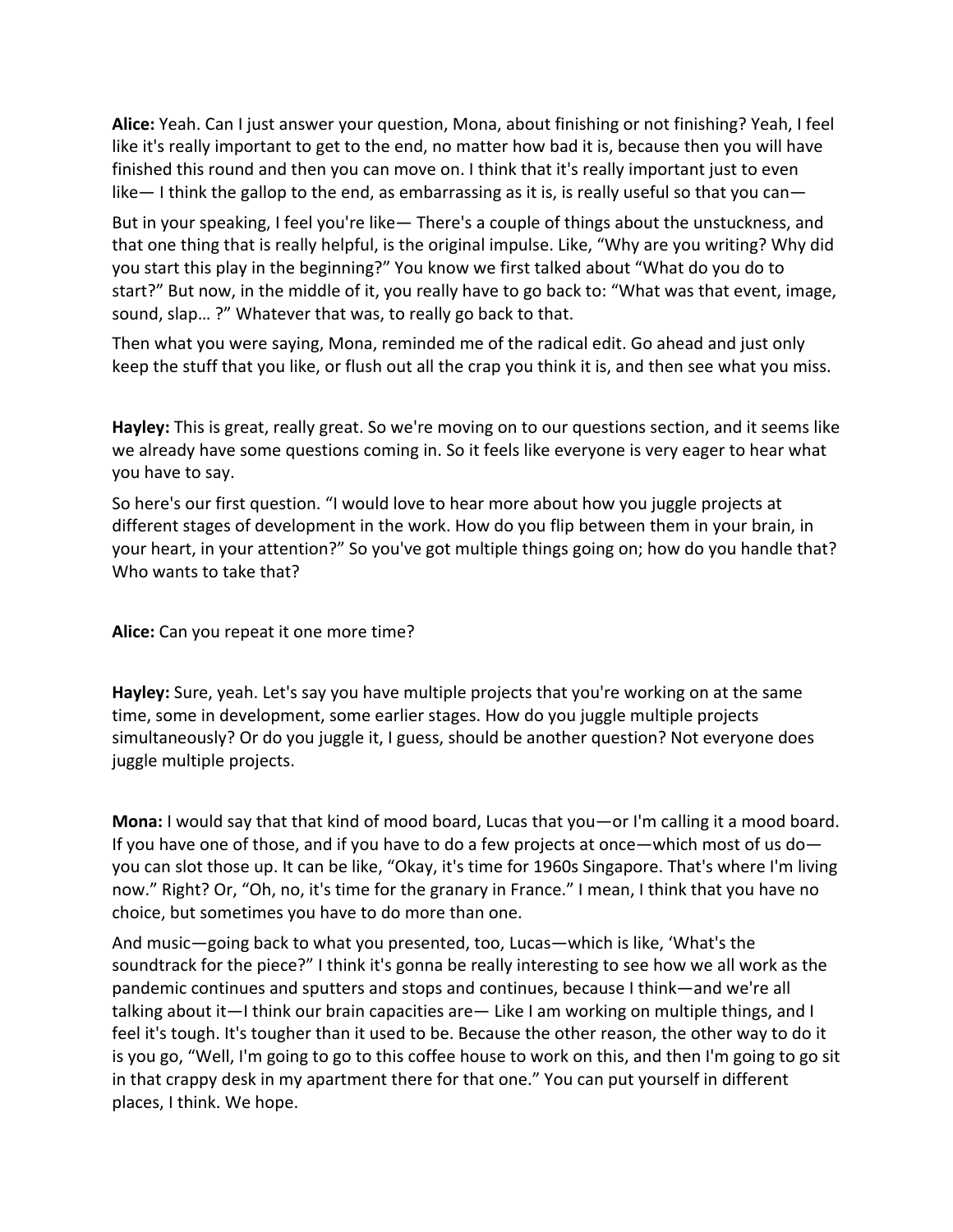**Hayley:** That's so interesting. It goes back to location, which seems to be a really important part of your process and thinking, Mona.

Lucas, do you have something that you want to add to that, or should we move to our next question?

**Lucas:** I mean, the only thing I would say is, I have a really difficult time working on multiple projects if they're at the same point in development. Like if I'm working on two projects that are both really generative, they'll just bleed into each other and become the same project. Whereas if like I'm in an editing stage or a rewrite stage versus something that is like a brand new seed of something, I think it's easier for me to compartmentalize.

But, you know, that's a luxury to like be able to have that kind of compartmentalization. Because we need to be working all the time. This country doesn't reward artists, so of course we're trying to take as many opportunities as we can, and often that means working on a bunch of projects at the same time.

That's kind of a non-answer, maybe.

**Hayley:** No, that's an answer for sure.

We have another question coming in. This is actually about later in the process. "Do you ever revise work that you wrote years ago, even plays that have been produced?" There's of course that famous story about Tony Kushner, who has been doing a lot of revisions on *Angels in America* over the years. We're just curious, for the for the three of you, have you gone back to older plays?

**Mona:** Yeah, I'm doing that now for the trilogy. I think that it's not vastly different. There's a new beginning. I think nobody wants to see every single fucking play have a reference to this pandemic, but I think we are through this, we are in this, and so what does that do to the work that you've created?

I'm curious, so I'm going to throw this back out to the group. So yes, I have. And yes, I'm doing that now. And what's great about it is sometimes that thing you thought you could never lose, you're just like, "Goodbye. I see you now for who you are. Go away. Cut, cut, cut."

But I'd love to ask the two of you guys, do you have a play that you're just like, "I wrote that under certain conditions, the craziness that was my life and a certain point in time, and I cannot go back in that. It just has to live the way it is"?

**Lucas:** Yeah, absolutely. I mean, you know, I'm kind of with you, Alice, that it's good and it's healthy to just like purge yourself and finish the thing. But I have a lot of those finished things that like sit in a hole in my wall that I never want to look at again. I'm thinking of one play in particular that was about a really traumatic relationship in my life and moment in my life, and I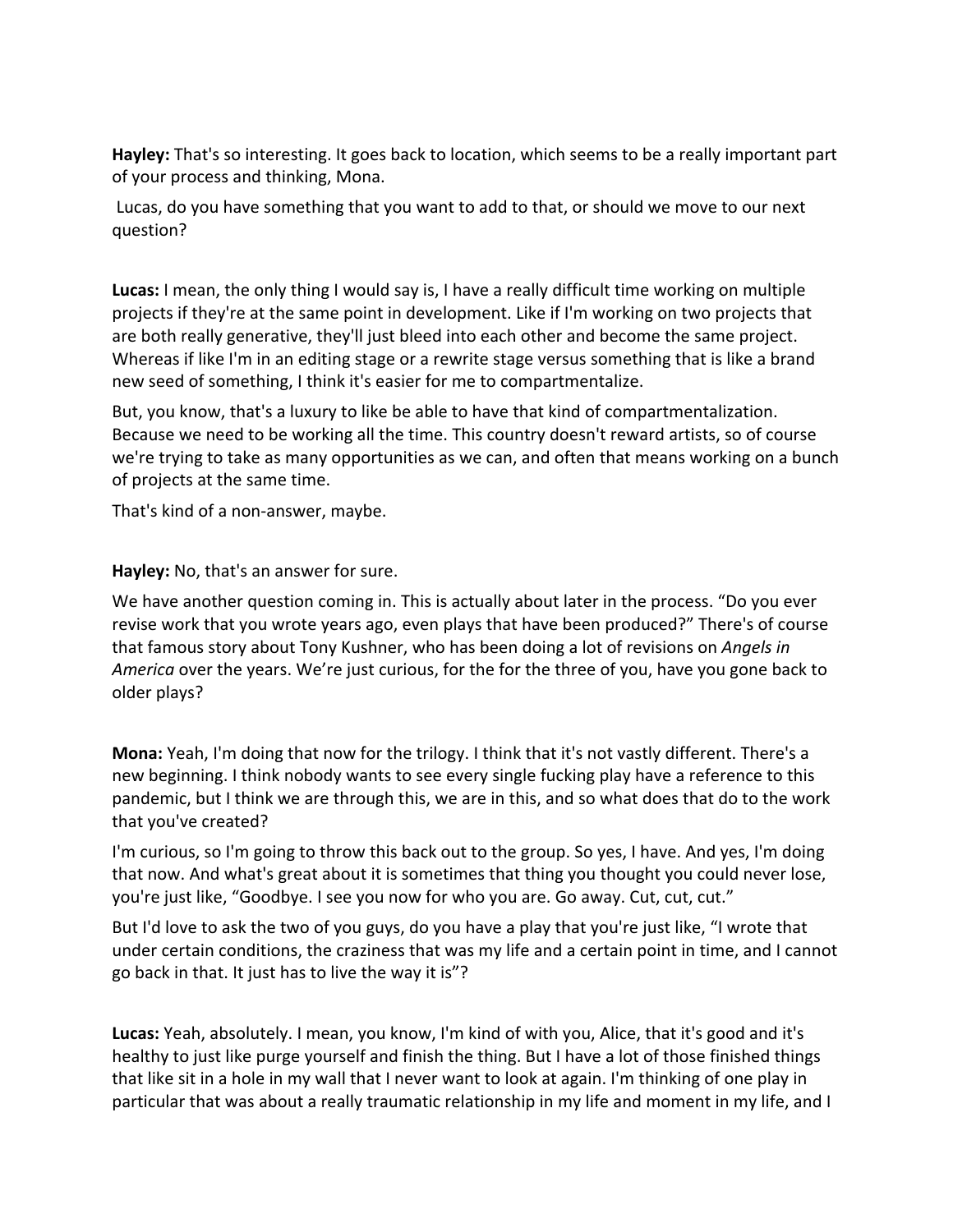think it was healthy for me, spiritually, to write that thing down. But maybe the whole world doesn't need to see that.

Something that does end up happening, though, is instead of like rewriting, I'll steal from old drafts, often of like projects that feel like a little dead end. If there's an image or a character or even just like a three-line exchange that I really loved, I'll just put it in a new context and use it in a new play. I actually find that super helpful.

**Alice:** Someone mentioned *Ajax* in the chat, and *Ajax* was kind of just a trance channeling. Like I don't even know if that's playwriting. That was just like just— And it kind of came out. It just kind of came out completely.

I don't know, it really is about— It's so important to just really, if that initial impulse that got you to even write the play— Like, I guess it depends on your life if you want to go back and explore that, because I find that every play I write, I'm trying to resolve some big content inside of myself. And some contradictions you just don't want to deal with until a later date, or maybe never. But there it is.

**Hayley:** That's great. Another question here is about the rewriting process. "What is the most exciting rewrite process you've ever gone through, and what can make rewriting exciting?" Can we garner any excitement and inspiration around the rewrite?

**Alice:** I find the best rewriting is to have your company of actors there. Like when your play is in that place where it needs just— It's just like not coming together. And then you hear it with your company of actors.

This is a process I had at Ojai, so it was over ten days. So you get to hear it and then, you know, there are days you don't have to— And I think Sundance does that, too. You don't have to go into the rehearsal, you could just keep writing. And then I feel like that is like threedimensional writing. Like not in your head but out into the world. And I just remember that one. I tend to— Like the exciting part is when you hook into a soundtrack, and for that one— This is *Cock's Crow*, which is basically a riff off of *Glengarry Glen Ross*, except it's Americans trying to do business in Shanghai but not understanding how Chinese government works. So they themselves are trying to figure out if they're— You know, they don't know who to trust, is basically it. So there I just kind of hooked into Miles Davis's *Quiet Nights*. And there's something about that soundtrack that I listened to literally like for six hours in a row at the Ojai Coffee Roasters and just like banged out the second act. I don't know how. It was just like all the input from the actors—like you, mona—and just like hear it.

The actors are going, "What the hell? Why? Eh?" And you get all that, and then you just go to a place and you just hook into a soundtrack and then you just, you know, pump coffee for six hours, and just it's one of those things. You almost have to like just build into your trance. I think that was probably the most exciting. Then you, after you get it done, you collapse.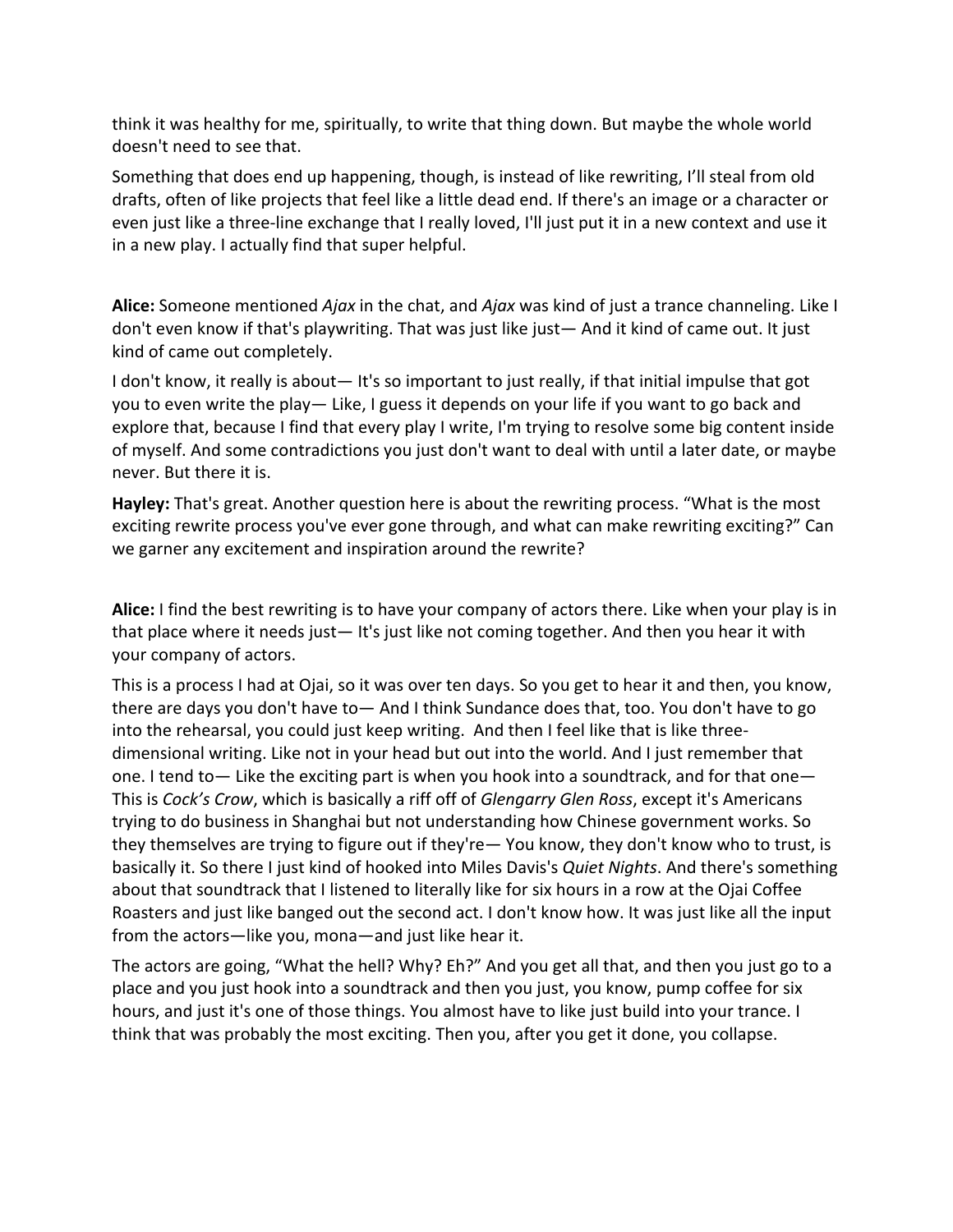**Mona:** I love that. I was gonna just— You reminded me of something, Alice, when you were talking about that, the taking in of stuff from actors and going away. I think one of the harder things is I felt like, you know, I wanted to please people and be a good student and check things off. And I don't think that's a great way to do a rewrite, because it's just not— I think it's good to put those notes away that you get. If you have the time, put those notes away a little bit. I don't necessarily mean the ones that you get from actors, but like the institutional notes, it's good to just put it away. You look at it again and go, "Oh, shit! They had a point."

But I was just thinking of— I had the pleasure to work with this actress, Deirdre O'Connell, and I remember watching her in rehearsal and it was so interesting. My experience of it was that she was like, "I'm working on this one thing today. We ain't gonna get the whole thing. We're going to get one piece of it— this particular physicality." And I thought, "Oh, that's really interesting." If we thought of a play as like a painting canvas. And sometimes you get notes, and you're like, "I gotta fix it all." And it's like, "No, no. Just do the chiaroscuro, or whatever it's called. Right now, all I'm doing is this." So I think you can— Again, it's tricking yourself. But it's like picking one thing.

And I think the danger with some developmental situations is that, again, you feel like you have to do everything at once. And how do we? Part of being an artist is controlling your time, figuring out how to allocate your time. If you spend forty-five hours on page one and no time on the rest of it, that's probably not great. So it's like, how do you— Sometimes I'll trick. I'll go and just read that last page. Just read it. Don't do anything, don't look at something else, and then go back to it and put the clock, put the time around for fifteen minutes. You only get fifteen minutes to do anything.

It's all just like tricks, I think. I need them now, by the way. Please feel free to send me them, because I feel like I'm a little bit out of them.

**Hayley:** Yeah, those are great. Let's move on to—

**Alice:** I'm sorry, I have one more rewrite experience. When I was talking about the actors, it reminded me of at the Playwrights' Center, when you have a reading and then two days before the next reading, and that first reading is with the audience. So it's one thing to have actors and actor input, but to try out a draft with an audience—especially the Twin Cities audiences, they are such good theater goers, you know—like you can get a good read. I mean of all the cities, it's like pretty good read of audience reaction. And then you have a couple days to go and work on it and read, right? Like that is a very juicy rewrite situation. And then the second reading can incorporate all that you learned from the first, because the audience is the last character. Right?

**Hayley:** Yeah, for sure. Yeah, it's interesting. It seems like many of you are inspired by bringing in other collaborators—be it actors or the audience—to help kind of add more juice and also a little more focus, potentially, to the rewrite lens.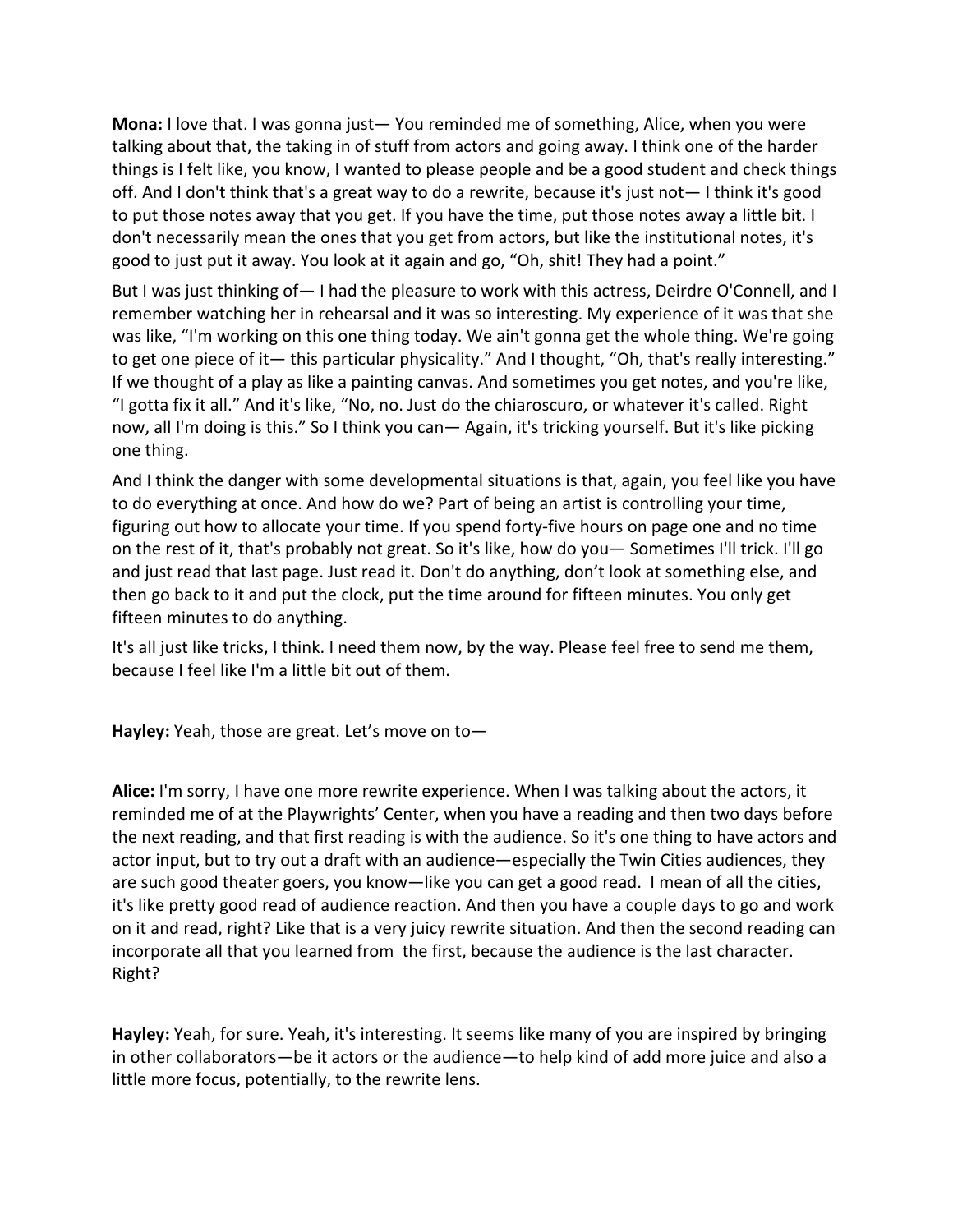Okay, we have another question. This is probably going to be our last question for tonight. "I find myself getting stuck at the point of a story. I can outline and write the climax, act break, but then I struggle to track the fallout or move to a conclusion. How do you maneuver your characters past that point?"

So this is a little bit of like if you're stuck in the middle of your play. What do you do? And maybe it also relates to another question that I had of like, you know, what's your roadmap? Are there ways that you can figure out navigating that if you're stuck in the middle?

Maybe we could take it to the to the idea of, like, when you're writing your play, what is the roadmap that you use to get to your first draft? I know some writers outline, some writers have a really serious sense of story, some are really following impulse. What is your process navigating through the play?

**Alice:** I'll just throw out that I tend to be more an intuitive impulse person. So what kind of excites me in a scene. I kind of don't do a roadmap, because that gives me less chance for discovery. I love playwriting for things to discover and to be surprised by. So there's a lot of sleeping involved, which means you have your scene and you're in it, and you think, "What can happen? What needs to happen next?" It's just kind of like juggling. Like, "What is the thing? What are the stakes?" I mean, this is if you don't do a map, and you just need to kind of feel your way.

Sometimes there's a roadmap plot-wise, event-wise, but sometimes there's a roadmap emotionally. What's the emotional journey you want to go on? And I feel like a lot of times when you think too hard directly on it, it's not going to happen. It's when you're taking a shower. It's when you're riding your bike. It's when you take a walk. So when you're exercising, when you're not thinking directly on it, the answer will creep up.

**Hayley:** Yeah, that goes back to what James was saying, too, doing something simple.

Mona, it looks like you maybe have something to say.

**Mona:** No, I mean, I think it's such a great question, because I'm having that problem myself with the play. So I would love to know— I mean, I was just going to say I think it can be— I'm gonna say something that I don't do but I know people do, which is—and I'm not saying, "I don't do that,"I just haven't—it's like, "What's the question of the play?" Right? And it's that classic thing of like, "By page ten, what have you made us think we might see?"

You guys, please feel free to jump in, because I did not study structure. Right? But Ken Prestininzi—I always bring him up in any kind of thing like this—he said to me once, I said, "Do you have to do that thing?" He goes, "No, but you have to let them know they're not going to see it eventually, right?"

It's like, and so then that goes back to: what was the initial impulse? I don't know who asked, I think it was an anonymous question. But what was the initial impulse? Was it, "I want to spend time with this character?" Which is fine. Was it, "Oh man, I saw this couple fighting in a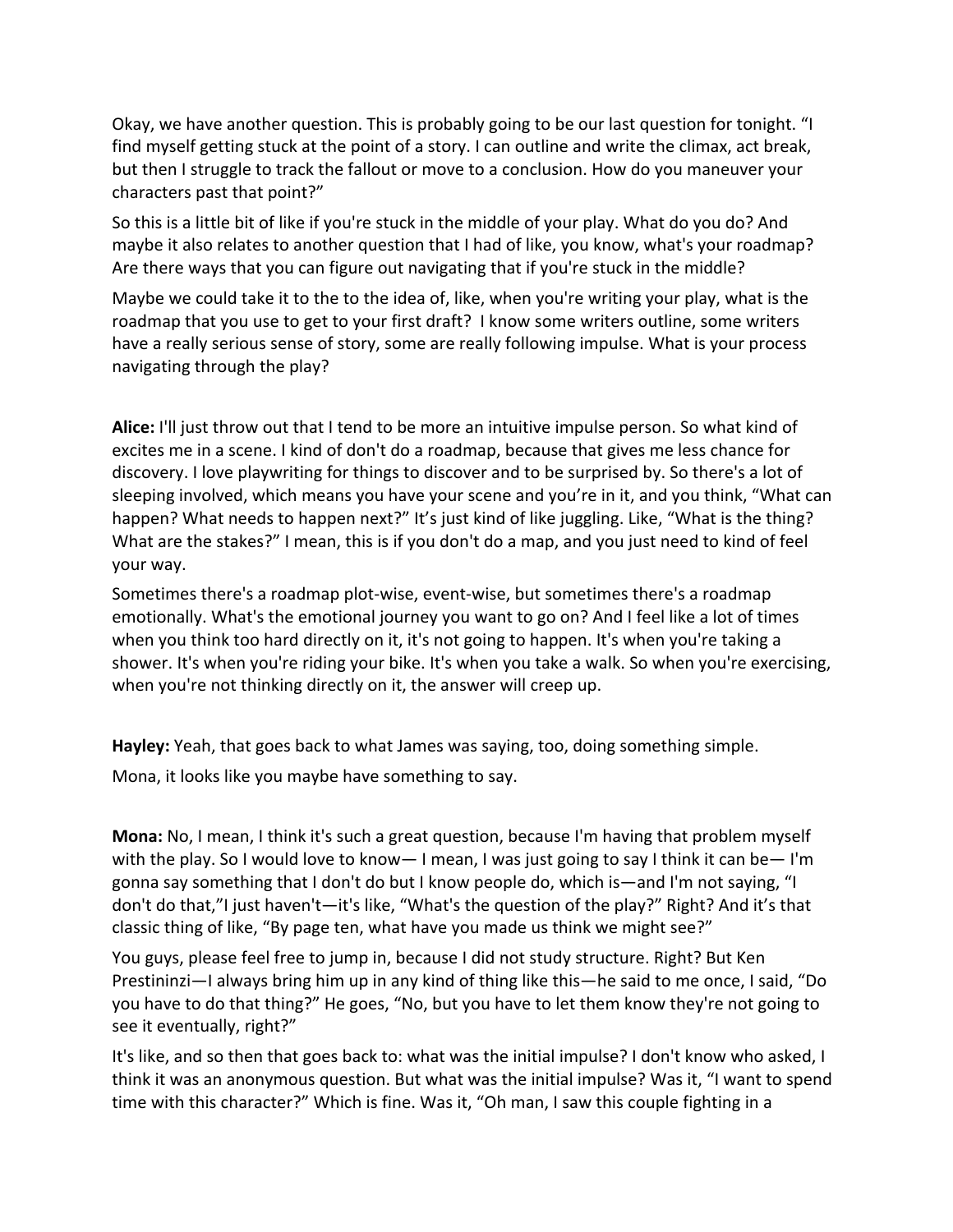laundromat, and I was horrified?" So probably go back to like, "What was that? How much did that moment contain in it?"

But if you're really stuck, you can just do the kind of things that you would do in an improv group. Like, "Here's this couple, let's do a scene five years from now, let's do a scene"— I mean, again, it's tricks. Do a scene ten years from now. I knew a playwright who would call things "Studies," the way that painters call things "Studies." And so it's, again, another trick, right? Because you're like, "Well, it's not gonna end up in the play. I'm just gonna write this scene where the father has told the son everything he never would tell him. I'm just gonna write it." And I think you can do those things, because it does let the unconscious speak into the process. And then you share it with a trusted colleague or whatever, later, and they may be like, "Oh, there's something in that."

**Hayley:** That's great. Lucas, what did you want to add?

**Lucas:** Yeah, I mean, kind of in line with what Mona is saying, I think discovering what the pivot can be, and how you can break your pattern is helpful. I'm not one for outlining either, really. Like as much as I have all this crap on my wall, it's ambient.

And I remember once I had a mentor—I don't write chronologically. I never write chronologically. Like in a play, I'm always writing in scraps and then, you know, stringing it together. But one time an instructor was like, "I want you to write this play chronologically. You have to do that. That's your task. You're writing a beginning, middle, and end." And I was pissy about it, and I resented that instruction. But then I did it, and I wrote a play, and it felt like vastly different than other kinds of plays I'd written before. So I think maybe like identifying a pattern that you sit in that's comfortable and then not doing that may be a good solution.

I also, you know, hear about in playwriting pedagogy, people are like, "Write the worst play you can write." Or, "Write the play that you're most scared of." I think the kind of grand instruction I like right now is: "Write the thing that will embarrass you the most." I'm feeling pretty like socially embarrassed all the time, because I lack that fluency right now, because we're dealing with less and less people. And I just think it's kind of funny to like face your ego a bit when you're writing. So maybe "embarrass yourself" is my advice to this person.

**Alice:** Yes, I feel like that's such good advice. I love the idea of the "study," or the sketch that is just an exercise that's not going in the big painting, it's just there to flex your muscle, to try it out.

And then also the embarrassing thing. But I have to say, you know, at the beginning of our conversation I said about discomfort. It's like, if you're agonizing, go ahead and agonize. Feel that agony. I just can't stress any more that on November the first, that day that I did not pick up my device, it took me 30 minutes to resist my device and get to the chair. But once I got to the chair, it's a step forward. Like, go ahead and agonize, just agonize to the end. Just fully agonize, and let it be. Do that, and then get that out, and then move on.